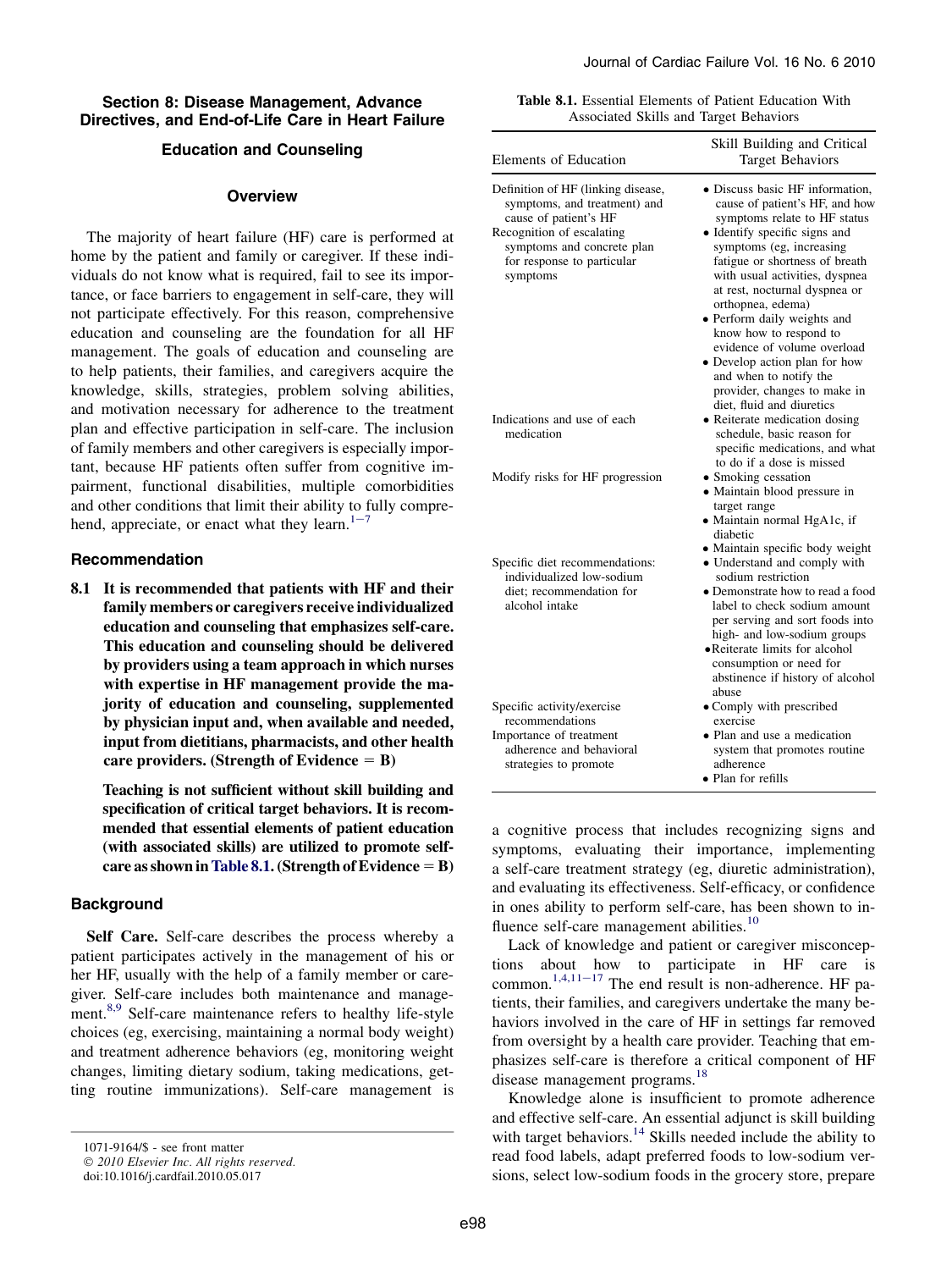palatable food with little or no added sodium, track sodium intake, and choose a low-sodium meal in a restaurant. Patients need guidance to develop an individualized system for medication adherence. Symptom management skills include the ability to monitor for and recognize a significant change in signs or symptoms and select an appropriate treatment strategy. Many HF programs advocate a selfdirected diuretic scheme for managing significant increases in body weight. $19,20$ 

### Recommendation

8.2 It is recommended that patients' literacy, cognitive status, psychological state, culture, and access to social and financial resources be taken into account for optimal education and counseling. Because cognitive impairment and depression are common in HF and can seriously interfere with learning, patients should be screened for these. Patients found to be cognitively impaired need additional support to manage their HF. (Strength of Evidence  $=$  B)

## **Background**

A number of physical, cognitive, social, emotional, and environmental factors can affect an individual's learning ability and should be taken into account when planning ed-ucation and counseling.<sup>[1,4,6](#page-11-0)</sup> Patients often are not adept at communicating potential problems to their health care providers, who therefore must actively assess for them.

At least 20% of adults in the United States (US) cannot read at a fourth- or fifth-grade level. $21$  Low literacy has been shown to be a major barrier to learning about illness.<sup>[22](#page-11-0)</sup> Many patients in the US do not speak or read English. $^{23}$  $^{23}$  $^{23}$  Illiteracy and language barriers can be improved by including family members and caregivers in counseling; by using a variety of teaching methods, such as video and group discussion; by translating teaching materials; and by carefully constructing teaching materials at an accessible reading level, usually fifth or sixth grade.

Health literacy, a related but different concept, is also a major problem for patients with HF. Health literacy refers to an individual's ability to understand and act upon health information. In a national survey, only 12% of American adults were considered proficient in health literacy; 22% of adults' health literacy was considered basic, indicating they were able to read simply worded material and solve one-step problems; while another 14% of adults had less than basic health literacy, meaning they had difficulty com-prehending even simple instructions.<sup>[24](#page-12-0)</sup> Low health literacy is associated with decreased knowledge of one's medical condition,<sup>[22,25](#page-11-0)-29</sup> poor medication recall,<sup>[30](#page-12-0)</sup> non-adherence to treatment plans,  $26,28$  poor self-care behaviors,  $22,28,31$ compromised physical and mental health,<sup>[32,33](#page-12-0)</sup> greater risk of hospitalization,  $34,35$  and increased mortality.  $36,37$ 

Although the literature specifically addressing issues of low health literacy in patients with HF is limited, it is consistent with the larger body of health literacy literature. $38-41$  $38-41$  In one study,  $38\%$  of patients could not read and understand their own medication bottle labels, and this poor health literacy was associated with increased emergency department use for cardiac related problems.<sup>[42](#page-12-0)</sup> To ensure appropriate patient engagement in self-care, it is essential that clinicians treating patients with HF address low literacy by identifying patients at risk, documenting learning preferences, using appropriate teaching materials, and stressing effective communication.

Cognitive impairment is probably more prevalent than recognized in HF patients  $43-47$  $43-47$  and can seriously affect patients' ability to learn and retain information. Rates of cognitive impairment between 23% and 53% have been documented in community-dwelling elders with  $HF^{43-46}$  $HF^{43-46}$  $HF^{43-46}$ Depression is common in patients with HF, it is a significant predictor of mortality, $48-64$  $48-64$  and it interferes with learning and successful adjustment to HF.<sup>[65](#page-13-0)</sup> HF patients should be routinely screened for depression. (See Section 6, Nonpharmacologic Therapy, for screening guidelines and treatment recommendations).

Although depression is associated with poorer outcomes in HF patients, the treatment of depression has not been demonstrated to improve outcomes.<sup>[66](#page-13-0)</sup> Patients with cognitive impairment or depression need the support and assistance of a family member or caregiver. Home health nurses are recommended to assess and assist patients who lack a caregiver. Such patients can benefit from more intensive physician or nurse monitoring.

To screen for depression, a standardized instrument such as the Patient Health Questionnaire-2 score,<sup>[67](#page-13-0)</sup> Beck Depression Inventory,  $^{68}$  $^{68}$  $^{68}$  DISH,  $^{69,70}$  $^{69,70}$  $^{69,70}$  or STOP-D questionnaire<sup>[71](#page-13-0)</sup> can be used. Asking patients to read and interpret the instructions from a prescription medication bottle or procedure preparation instructions provides a good literacy assessment.

#### Recommendation

8.3 It is recommended that educational sessions begin with an assessment of current HF knowledge, issues about which the patient wants to learn, and the patient's perceived barriers to change. Education sessions should address specific issues (eg, medication nonadherence) and their causes (eg, lack of knowledge vs cost vs forgetting) and employ strategies that promote behavior change, including motivational approaches. (Strength of Evidence  $=$  B)

### **Background**

Effective education and counseling is individualized to what the patient needs and wants to learn, builds on prior knowledge and experience, involves the patient in discussion and skill practice, and provides feedback and reinforcement. $72.73$ <sup>-</sup> A major difference between patient teaching and formal didactic education is that patient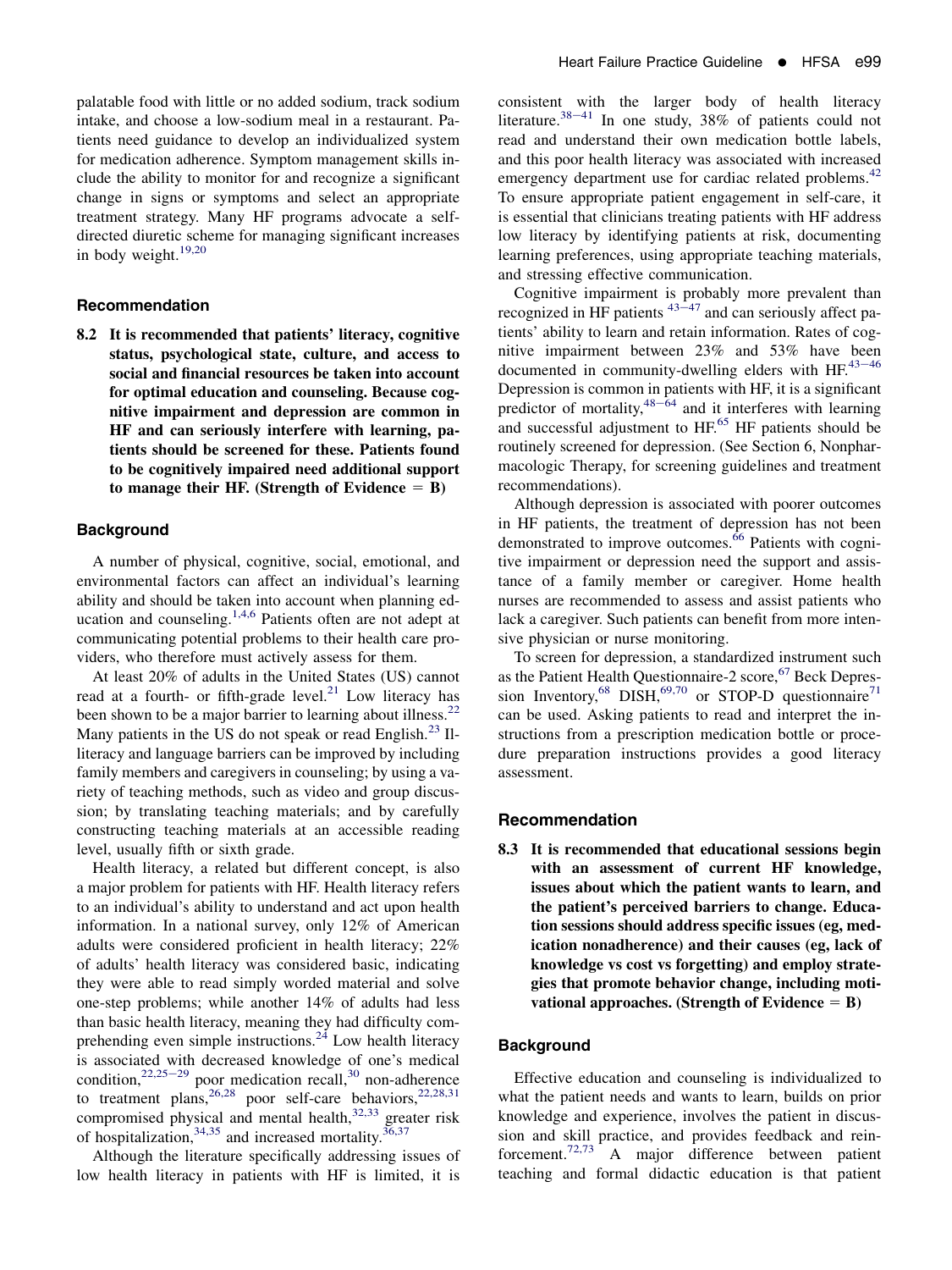teaching focuses on what patients need to do rather than what they need to  $known^{15}$  $known^{15}$  $known^{15}$ .

Barriers to Change. HF patients often face barriers when they try to implement recommended behaviors. For example, a lack of social support compromises patient self-care.<sup>[74](#page-13-0)</sup> Barriers to medication adherence include medication cost, cost of transportation to the pharmacy and clinic, confusion caused by prescriptions from multiple pro-viders, and pharmacies in unsafe neighborhoods.<sup>[16,75](#page-11-0)</sup> Other adherence barriers include medication unpleasantness, difficulty remembering, having to take too many medications each day, restrictions on travel, forgetting, and night-time awakening to urinate.[76](#page-13-0) Barriers to sodium restriction adherence include time, cost, taste, difficulty understanding the diet, significant others not eating low-sodium food, interference with social obligations, confusion with dietary restrictions from other comorbid conditions, limitations on eating out, and difficulty modifying diet habits.<sup>75-[77](#page-13-0)</sup> A common misunderstanding among HF patients is that an increase in fluid intake is necessary to compensate for excess urination.[15,77](#page-11-0)

Readiness to Change. Optimal patient education is more than imparting information. Counseling emphasizes individualized delivery of important information, taking into account factors that interfere with successful participation in care, as well as a patient's readiness to change. Many patients are not ready to engage in the recommended behaviors. According to one model, those in *precontempla*tion are not considering change, those in contemplation are thinking about change but have yet to make a commitment, and those in preparation are planning to change in the future and may have already engaged in some early steps of change.<sup>78</sup> Few patients are in the *action* (change has occurred) or maintenance (change has been maintained for 6 months or more) phases of change, even when the need for behavioral change was stressed by previous counseling. Increasing motivation may be very effective in moving patients from an early stage to an active stage of change.

Internal Motivation. Motivation is an important contributor to successful self-care. Motivational techniques are extremely effective for individuals in the early stages of change. Motivation interviewing, a technique that helps the patient resolve ambivalence regarding change, is effective even in those facing difficult tasks, such as abstinence from drinking or weight loss.[79,80](#page-13-0) Cognitive-behavioral techniques, which emphasize modifying barriers to change, are also quite useful with patients in the early stages of change. $81$  Specific techniques have been suggested for moving patients forward in each of the stages of change.<sup>[82](#page-13-0)</sup> For example, patients considering change need information. On the other hand, information is often irritating to individuals in the contemplation stages of change, who might respond to an emphasis on the benefits to be derived from

change. Those in the preparation stage benefit from comments that build confidence in their ability to make the necessary change or by suggestions that decrease perceived barriers.

Educational Techniques to Avoid. Fear and coercion are ineffective motivators because people who are pushed in one direction will resist change, even if the advocated approach is logical. $80,82$  Paternalism, characterized by making decisions for or dictating decisions to patients, is rarely effective in the long-term because of lack of ownership by the patient over the decision.

#### Recommendation

- 8.4 It is recommended that the frequency and intensity of patient education and counseling vary according to the stage of illness. Patients in advanced HF or with persistent difficulty adhering to the recommended regimen require the most education and counseling. Patients should be offered a variety of options for learning about HF according to their individual preferences:
	- Videotape
	- One-on-one or group discussion
	- Reading materials, translators, telephone calls, mailed information
	- $\bullet$ Internet
	- Visits

Repeated exposure to material is recommended because a single session is never sufficient. (Strength of Evidence  $=$  B)

### **Background**

Not all patients with HF have the same learning needs. Although one might argue that every patient could benefit from intensive education and counseling, current evidence suggests that those patients with few symptoms and less complicated HF may have worse outcomes in terms of health care resource use, costs, and quality of life when they receive intensive counseling.<sup>[83](#page-13-0)</sup> Patients with more severe HF incur substantial benefit from an intensive intervention. Although most clinicians would argue for the value of face-to-face education and counseling, studies have shown that select patients who are motivated to learn and change can derive significant benefit from interventions delivered by mail, telephone, or technology. $84-86$  $84-86$ These techniques are not likely to be successful with patients who suffer even mild cognitive impairment or have depressive symptoms, nor are they adequate for those with low literacy or low health literacy, poor social support, multiple comorbidities, or functional impairment. Regardless of the method used, it is imperative that information be covered more than once. Use of different methods may improve efficiency (eg, supplementing verbal with written materials).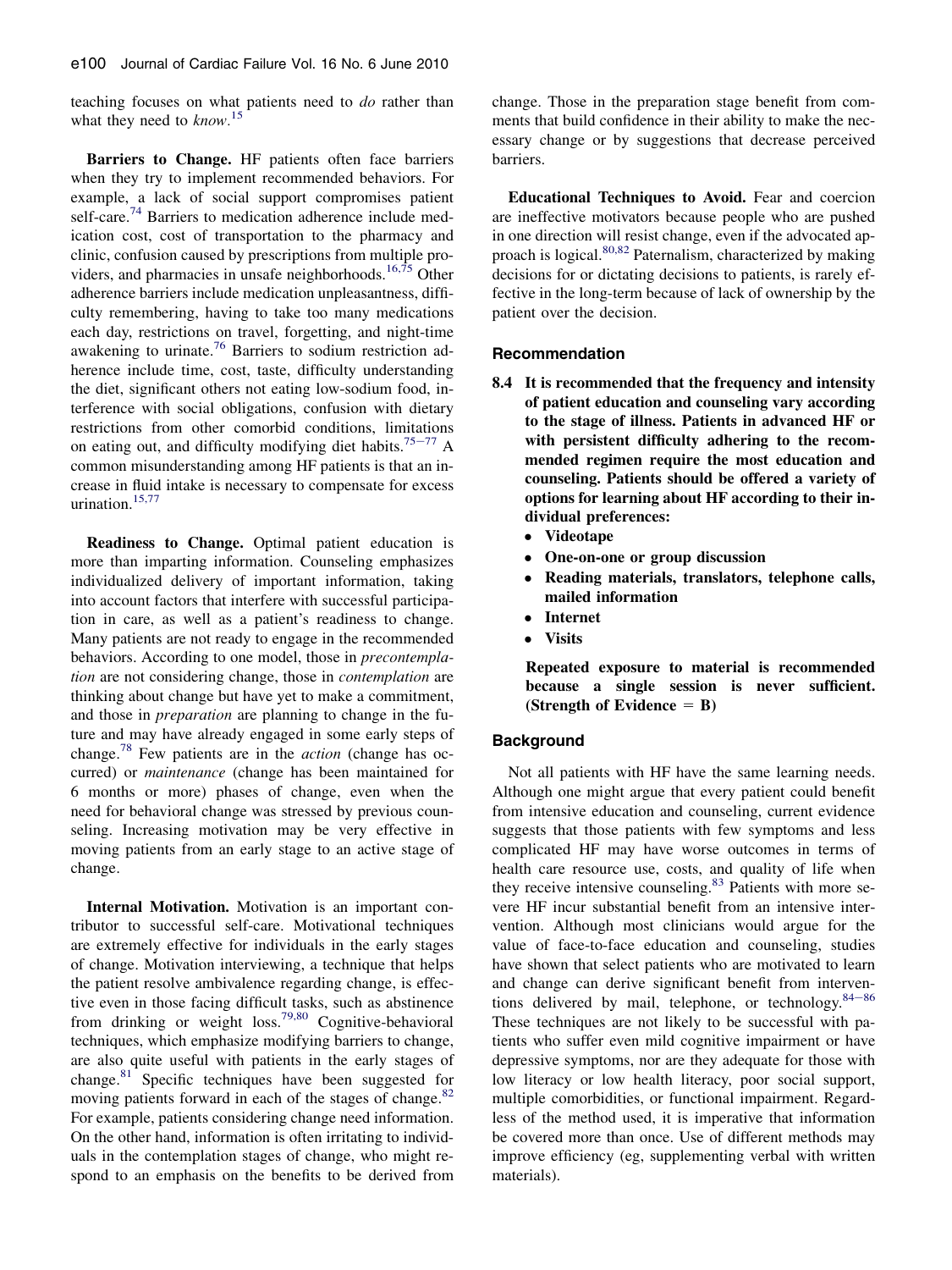## Recommendation

- 8.5 It is recommended that during the care process patients be asked to:
	- Demonstrate knowledge of the name, dose, and purpose of each medication
	- Sort foods into high- and low-sodium categories
	- $\bullet$  Demonstrate their preferred method for tracking medication dosing
	- Show provider daily weight log
	- $\bullet$ Reiterate symptoms of worsening HF
	- Reiterate when to call the provider because of specific symptoms or weight changes (Strength of Evidence  $=$  B)

# **Background**

Successful education is an interactive process in which patients and caregivers participate by asking questions and by demonstrating that they have comprehended and retained what they were told. Misperceptions by patients and family are very common, but they can be avoided when an interactive learning process is used.<sup>[4](#page-11-0)</sup> Very few clinicians have strategies in place for assessing that patients have understood and retained the education given to them. Retention of learned material is poor among the elderly and any patient with a chronic disease, but it is enhanced when the learner shows mastery of the learned material by recitation of specific details or by demonstration.

## Recommendation

8.6 During acute care hospitalization, only essential education is recommended, with the goal of assisting patients to understand HF, the goals of its treatment, and the post-hospitalization medication and follow-up regimen. Education begun during hospitalization should be supplemented and reinforced within  $1-2$  weeks after discharge, continued for 3–6 months, and reassessed periodically. (Strength of Evidence  $=$  B)

### **Background**

The hospital is arguably the most difficult setting for patient and family education because patients are ill, anxious, and in circumstances that do not promote retention.<sup>[13,87](#page-11-0)</sup> By many estimates, patients retain only a minority of information taught to them in the hospital. $10$  One study showed that 46% of patients were noncompliant with their recently prescribed regimen and most demonstrated inadequate medication-related knowledge just 1 week after discharge, even when they received medication teaching.<sup>[16](#page-11-0)</sup> In another study, half of all patients interviewed claimed they received no medication education before discharge, 70% claimed they received no written materials, only 43% of patients could name their discharge medications, and none could

#### Table 8.2. Modifiable Factors Leading to Hospital Readmissions for HF

- Inadequate patient and family or caregiver education and counseling
- Poor communication and coordination of care among health care providers
- Inadequate discharge planning
- Failure to organize adequate follow-up care
- Clinician failure to emphasize nonpharmacologic aspects of HF care, such as dietary, activity, and symptom monitoring recommendations
- Failure to address the multiple and complex medical, behavioral, psychosocial, environmental, and financial issues that complicate care, such as older age, presence of multiple comorbidities, lack of social support or social isolation, failure of existing social support systems, functional or cognitive impairments, poverty, presence of anxiety or depression
- Failure of clinicians to use evidence-based practice and follow published guidelines in the prescription of pharmacologic and nonpharmacologic therapy

name even one side effect of their prescribed medications, regardless of whether or not they reported receiving infor-mation from a clinician.<sup>[88](#page-13-0)</sup> Further, there was little agreement between patients and their physicians as to whether or not they had or had not received medication education from the physician.

Patient and caregiver knowledge about their HF and medication regimen must be confirmed by responses. Education should be reinforced and additional teaching started within 1 week of discharge. $89$  Systematic education and counseling should continue for 3 to 6 months according to the needs of the patient and family or caregiver.  $90$ 

The difficult circumstances under which discharge education is provided do not diminish its importance. One randomized, controlled study of 223 HF patients using a structured 1-hour, one-on-one teaching protocol led to significantly fewer deaths, rehospitalizations, or days hospitalized during follow-up. $91$  In addition to improving selfcare adherence, cost of care in the patients receiving the intervention was lower than in control subjects.

### Disease Management Programs

Practitioners who care for patients with HF are challenged daily with preventing common, recurrent rehospitalizations for exacerbations. Most of the staggering cost associated with the care of HF patients is attributable to these hospitalizations.<sup>[92](#page-13-0)–94</sup> As many as one-half to twothirds of hospital readmissions are thought to be preventable with attention to modifiable factors,  $95-99$  $95-99$  which include those listed in Table  $8.2.^{1,4,87,96,100-108}$  $8.2.^{1,4,87,96,100-108}$  $8.2.^{1,4,87,96,100-108}$ 

Recognizing the deficiencies in traditional or ''usual care"<sup>[109](#page-14-0)</sup> has led to the testing of comprehensive, integrated, interdisciplinary disease management models of care that demonstrate markedly improved outcomes.

### Recommendation

8.7 Patients recently hospitalized for HF and other patients at high risk for HF decompensation should be considered for comprehensive HF disease management. High-risk patients include those with renal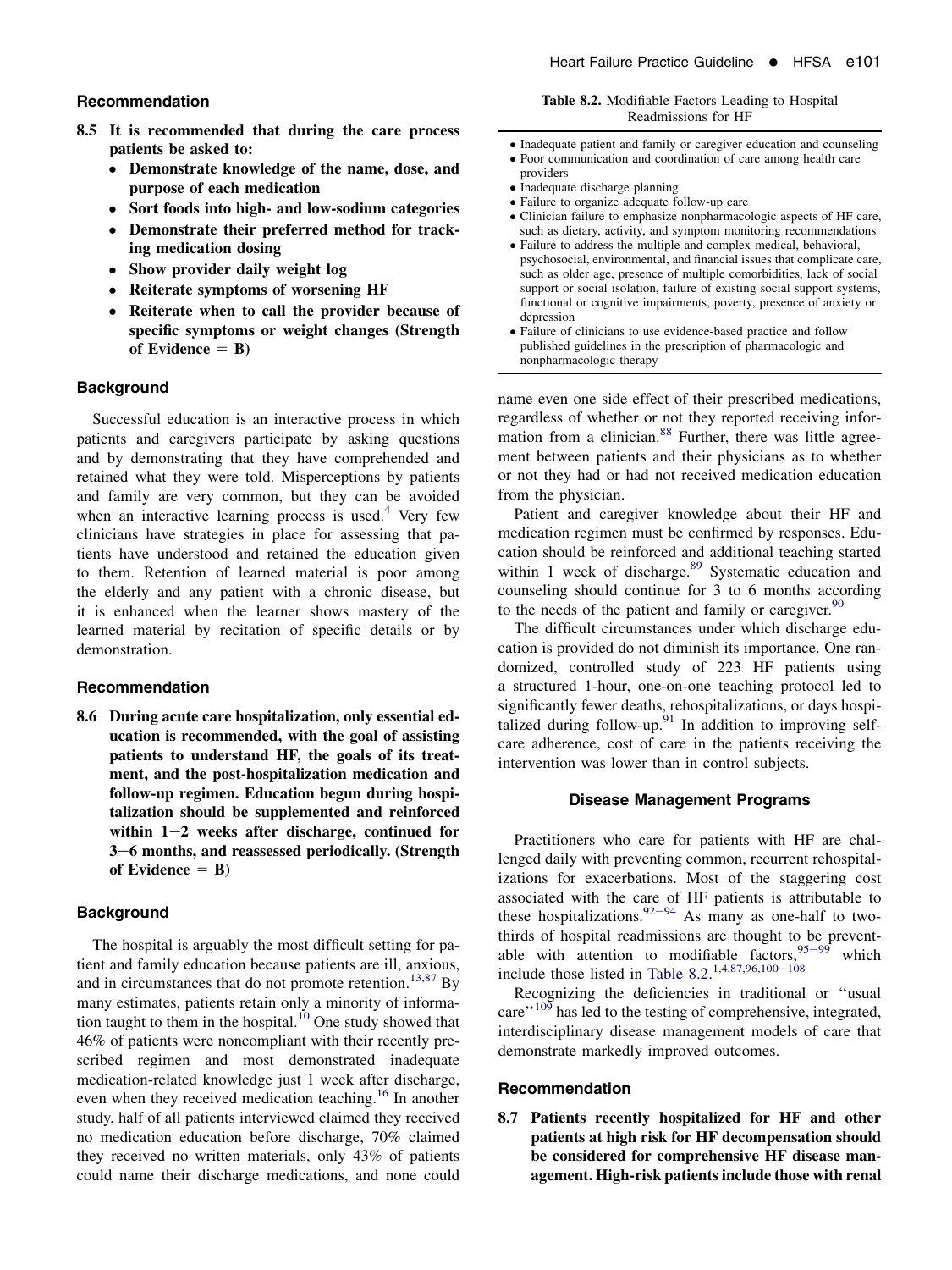insufficiency, low output state, diabetes, chronic obstructive pulmonary disease, persistent New York Heart Association (NYHA) class III or IV symptoms, frequent hospitalization for any cause, multiple active comorbidities, or a history of depression, cognitive impairment, inadequate social support, poor health literacy, or persistent nonadherence to therapeutic regimens. (Strength of Evidence  $= A$ )

# **Background**

Disease management is "a comprehensive, integrated system for managing patients...by using best practices, clinical practice improvement...and other resources and tools to reduce overall cost and improve measurable outcomes in the quality of care''.[110](#page-14-0) A number of disease management programs have been studied. They fall into 3 broad categories: (1) HF clinics  $19,111-126$  $19,111-126$  (2) care delivered in the home or to patients who are at home  $^{18,83,90,105,127-139}$  $^{18,83,90,105,127-139}$  $^{18,83,90,105,127-139}$  and (3) telemonitoring.<sup>[140](#page-14-0)-146</sup> Clinics or services designed solely for the administration of intravenous infusions, or which consist of only a single component of HF care, are not considered HF disease management programs and generally have not provided evidence of effectiveness.

HF clinics are disease management programs in which service is provided primarily in an outpatient clinic setting where patients come to receive care from practitioners with expertise in HF. HF clinics provide optimization of drug therapy, patient and family/caregiver education and counseling, emphasis on self-care, vigilant follow-up, early attention to signs and symptoms of fluid overload, coordination of care with other providers, quality assessment, and increased access to the health care provider.

Although some of the studies evaluating disease management in HF clinics were randomized, controlled trials,[113,114,119,123,126](#page-14-0) most compared data before and after program implementation. These studies consistently show that HF patients receiving care in a HF clinic experience a reduction in subsequent hospitalizations and hospital days, higher quality of life, and an improvement in functional status. This model appears to be cost-effective, because the increased costs of specialty care are offset by fewer rehospitalizations and/or improvements in quality of life endpoints.<sup>147-[149](#page-14-0)</sup> Improved survival was seen in one of the randomized, controlled trials.<sup>123</sup> The largest study of clinic-based disease management to date, the Coordinating Study Evaluating Outcomes of Advising and Counseling in Heart Failure (COACH) demonstrated a non-statistically significant 15% reduction in mortality in 1049 patients randomized to a nurse-based HF disease management intervention as compared to usual care. However, no differences between groups were observed in the primary endpoints of all-cause mortality or HF hospitalization, or the number of days lost because of death or hospi-talization over 18 months of follow-up.<sup>[126](#page-14-0)</sup> The lack of effect on the primary endpoints in this study may have been due to a lower than anticipated event rate, and closer follow-up than anticipated in the usual care group. In a meta-analysis of 29 randomized trials of multidisciplinary HF disease management programs involving 5039 patients, disease management programs were associated with significantly lower mortality and hospitalization rates. The majority of the trials included in this meta-analysis that analyzed cost-effectiveness (15 of 18) demonstrated that the strategies were cost saving.<sup>150</sup> Another meta-analysis included 54 studies, 27 of which were randomized and 27 of which were not randomized.<sup>[151](#page-15-0)</sup> The findings of this analysis revealed that among the randomized studies, disease management programs were associated with reductions in all-cause hospitalizations, cardiovascular and HF specific hospitalizations, and the combined endpoint of hospitalization or death. $151$ 

Another model features HF-specific care delivered in the home or to patients at home. Many of these programs use a case management approach. Included in this group are examples of true multidisciplinary and collaborative HF care.[83,90,131,152](#page-13-0) Characteristics shared by these programs include patient and family/caregiver education and counseling, emphasis on self-care, vigilant follow-up, early attention to signs and symptoms of fluid overload, coordination of care with other providers, increased access to the health care provider, and attention to social and financial barriers to adherence.

Studies of patients receiving care in the wide variety of home-based programs showed significantly fewer total and HF rehospitalizations, fewer days per hospitalization, improved quality [of life, lower health care costs,](#page-13-0) and improved survival. 83,90,105,127-129,131,133-136,152,153 Several were randomized controlled trials that showed positive results for endpoints such as time to first hospitalization, days in the hospital, unplanned readmissions, and deaths out of the hospital.<sup>[127,129,131,134,153](#page-14-0)</sup> In the meta-analysis by McAlister et al, disease management programs that focused on enhancing patient self-care activities reduced HF hospitalizations by 34%, and all-cause hospitalizations by 27%, but they had no effect on all-cause mortality.<sup>[150](#page-15-0)</sup>

In the third category of disease management programs, computer technology and telephone data transmission are used to monitor patients' weight, blood pressure, heart rate, and in some cases other physiologic parameters. These programs have much less personal contact with a health care provider than the home-based programs, and many lack an educational component. Most of the studies conducted using telemonitoring techniques were small, with one exception.<sup>[146](#page-14-0)</sup> Because of these study limitations, findings concerning this category of disease management programs remain equivocal. In the meta-analysis by McAlister et al, disease management strategies using telephone contact were associated with a reduction in HF hospitalizations, but not mortality or all-cause hospitalization.<sup>[150](#page-15-0)</sup>

Studies of HF disease management using the clinic and home-based care models provide convincing evidence that it is possible to significantly reduce rehospitalization rates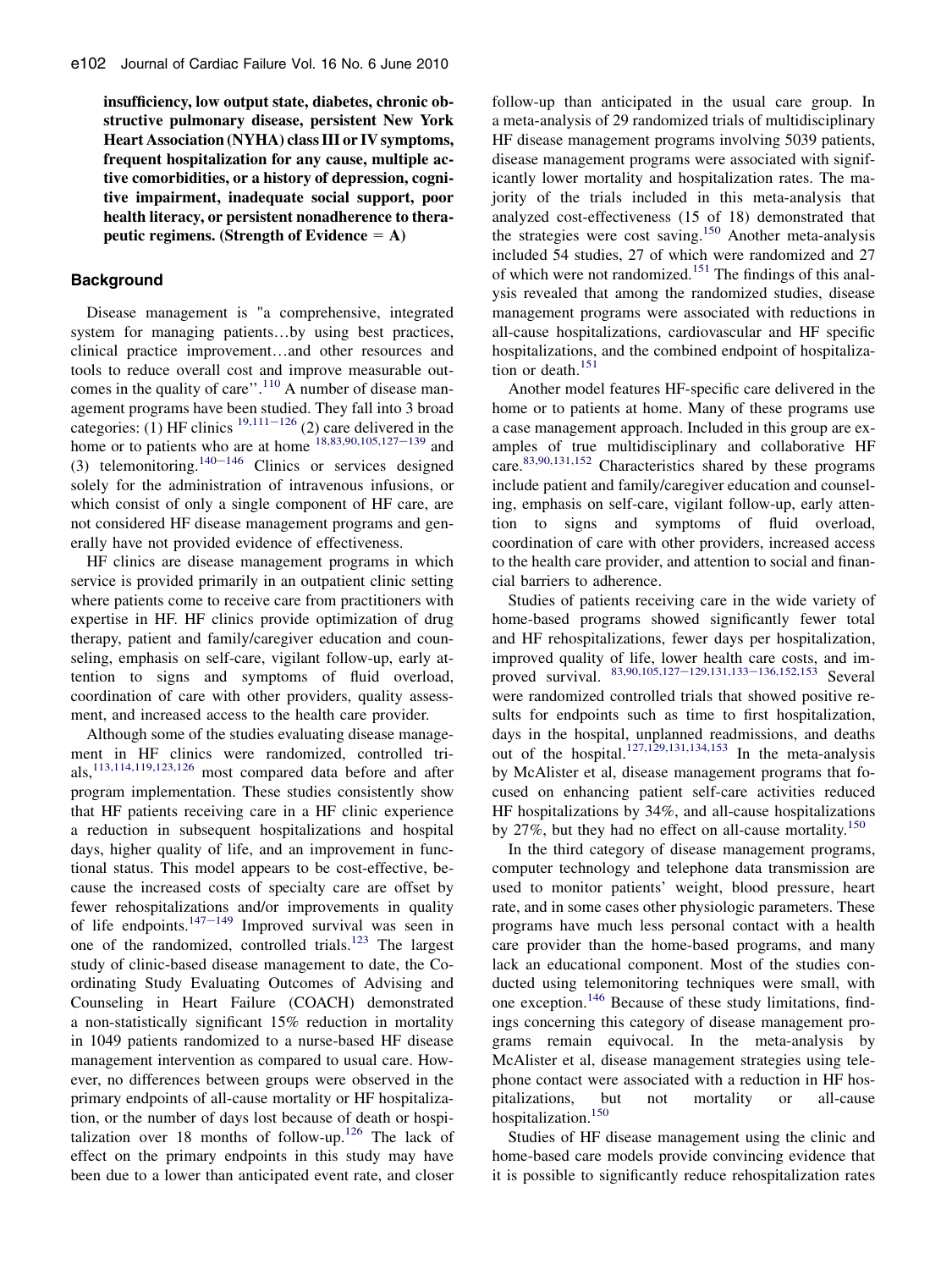and costs and improve functional status and quality of life for HF patients. Although evidence of a clinical benefit was not demonstrated statistically in the COACH trial, a potentially clinically relevant reduction in all-cause mortality was noted, and it is plausible that a higher than expected level of care was provided in the usual care arm, thus limiting the ability to detect significant between-group differences.[126](#page-14-0) A growing number of adequately powered studies and published meta-analyses have demonstrated a positive effect on survival by HF disease manage-ment.<sup>[123,127,136,150,151](#page-14-0)</sup> This effect appears to be due to improved patient self-care. Programs focusing on self-care skills demonstrate gains equal to or greater than those seen with programs that improve drug therapy.<sup>[18,123](#page-11-0)</sup>

## Recommendations

8.8 It is recommended that HF disease management programs include the components shown in Table 8.3 based on patient characteristics and needs. (Strength of Evidence  $=$  B)

Table 8.3. Recommended Components of a HF Disease Management Program

- Comprehensive education and counseling individualized to patient needs
- Promotion of self care, including self-adjustment of diuretic therapy in appropriate patients (or with family member/caregiver assistance)
- Emphasis on behavioral strategies to increase adherence
- Vigilant follow-up after hospital discharge or after periods of instability
- Optimization of medical therapy
- Increased access to providers
- Early attention to signs and symptoms of fluid overload
- Assistance with social and financial concerns
- 8.9 It is recommended that HF disease management include integration and coordination of care between the primary care physician and HF care specialists and with other agencies, such as home health and cardiac rehabilitation. (Strength of Evidence  $= C$ )
- 8.10 It is recommended that patients in a HF disease management program be followed until they or their family/caregiver demonstrate independence in following the prescribed treatment plan, adequate or improved adherence to treatment guidelines, improved functional capacity, and symptom stability. Higher risk patients with more advanced HF may need to be followed permanently. Patients who experience increasing episodes of exacerbation or who demonstrate instability after discharge from a program should be referred again to the service. (Strength of Evidence  $=$  B)

### **Background**

Essential Elements of Disease Management. Every successful HF disease management program has a comprehensive education and counseling component. Programs should include intensive guideline-based education and counseling with emphasis on behavioral strategies to increase adherence and counseling to address patients' individual barriers to engaging in self-care. Education should include diet, medications, weighing, symptoms heralding worsening HF, and the importance of seeking early treatment for these symptoms. Promotion of self-care is a fundamental component of successful programs and the foundation upon which disease management is based. Frequent follow-up in some form and increased access to health care providers also appear to be vital components. Optimization of medical therapy is an important aspect. Because the majority of rehospitalizations for exacerbation are the result of fluid overload<sup>[98](#page-13-0)</sup> some mechanism for addressing early signs of fluid overload is essential. In many programs, educating patients about flexible diuretic regimens is successful. When patients or their family or caregiver are unable or unwilling to assume significant responsibility, home visits by a nurse or ''drop-in'' visits to a HF clinic are options. Assistance with social and financial concerns and coordination of care among all agencies involved are additional important components of HF disease management.

A recent meta-analysis examined randomized controlled trials of disease management programs from  $1995-2005$ in order to determine the characteristics that were com-mon to successful programs.<sup>[154](#page-15-0)</sup> They found that successful disease management always had multiple components, including an in-hospital phase of care, intensive patient education, self-care supportive strategy, optimization of the medical regimen, and ongoing surveillance and management of clinical deterioration. It was considered fundamental that a cardiac nurse and cardiologist be actively involved and that the delivery of follow-up care was flexible.

### Advance Directives and End-of-Life Care

## **Overview**

HF has a worse prognosis than many common can-cers,<sup>[155](#page-15-0)</sup> and premature death from progressive decompensated HF or sudden cardiac death (SCD) is frequent. Recent advances in HF treatment have resulted in substantial reductions in annual mortality from these modes of death. Nevertheless, the mortality rate in HF remains high, making advance directives and end-of-life care important issues for patients with this condition.

Hospice services or other end-of-life care should only be implemented after full and appropriate application of evidence-based pharmacologic and cardiac device therapies (ie, cardiac resynchronization therapy [CRT]), unless documentation of intolerance or contraindication to such treatments is present. For critically ill patients, clinicians should acknowledge to the patient and their family the potentially life-threatening nature of their condition, and supportive care should be implemented as indicated. In most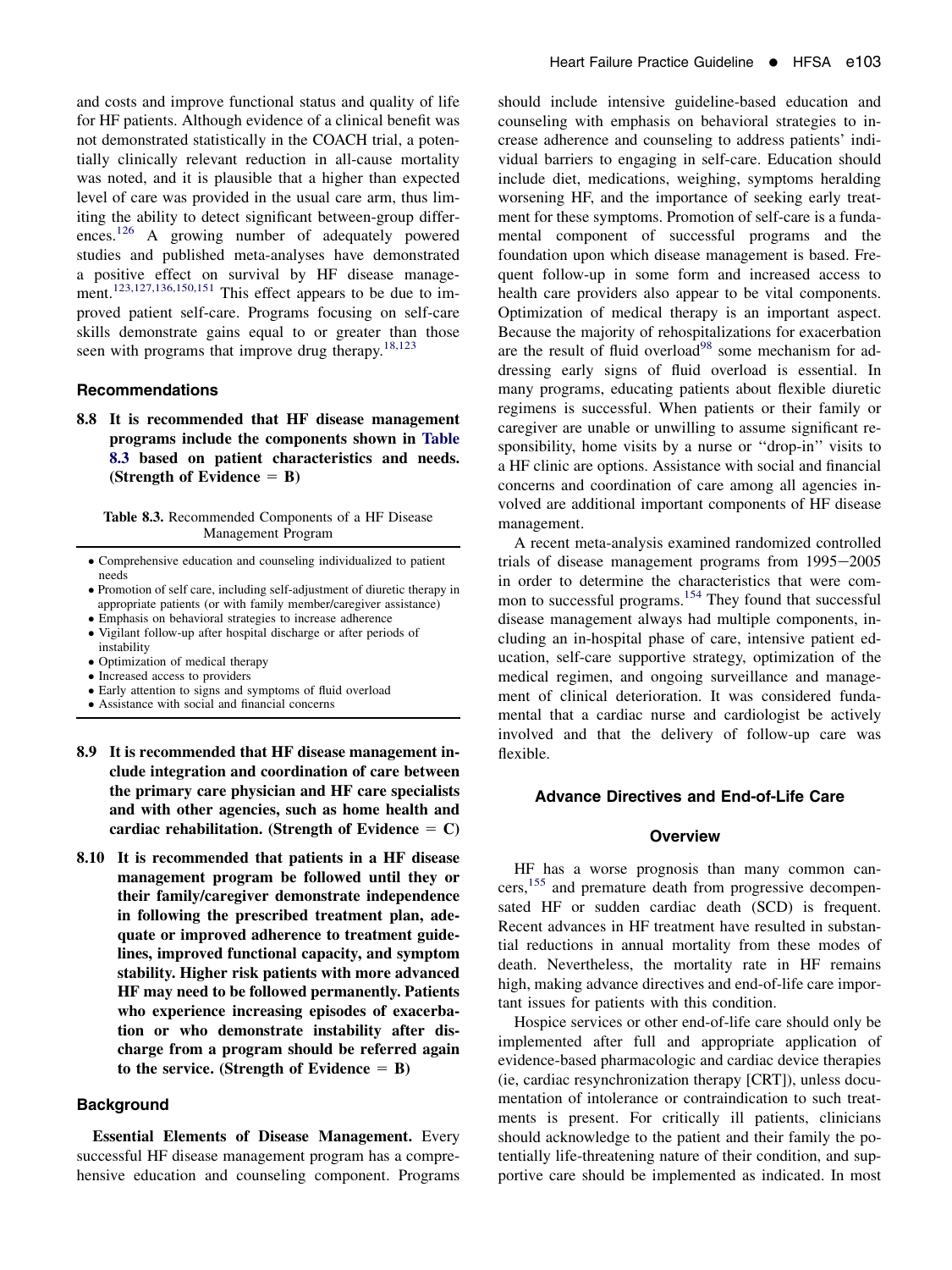cases, adequate time (weeks to months) must be given to allow medical therapies to exert a beneficial therapeutic effect. In addition, issues such as access to care, adherence to medications and other self care behaviors, and knowledge about HF must be addressed. End-of-life care most often includes continuing HF therapies, which may effectively ease symptoms and stabilize or improve quality of life. Failure to implement evidence-based therapies or to comply with quality measures for HF is associated with higher patient mortality.<sup>[156](#page-15-0)</sup> In one hospital system, HF patients with do-not-resuscitate (DNR) orders were less likely to receive quality measures including ACE-inhibitor/ angiotensin receptor blocker (ARB) use, nonpharmacologic counseling, or assessment of left ventricular (LV) function as compared to patients without DNR orders, after adjustment for other factors.[157](#page-15-0) Discontinuation of medications at the end of life may be considered when taking them becomes burdensome (eg, the patient has difficulty swallowing) or if they do not impact symptoms (eg, statins). Drugs should be discontinued one at a time so that worsening symptoms can be correctly attributed to discontinuation of a specific drug.

A discussion about HF course and prognosis should be conducted with all patients to the extent that they are willing to participate in such a conversation. Several tools, including the Enhanced Feedback for Effective Cardiac Treatment (EFFECT) score<sup>[158](#page-15-0)</sup> and the Seattle HF Score,<sup>159</sup> may help clinicians identify the patient's general prognosis. Secondary analyses of registries and trials have identified several common predictors of death, including low sodium, elevated BUN or serum creatinine, advanced age, and low hemoglobin.<sup>[160](#page-15-0)-164</sup> Data generated from these scores should be presented to the patient and family as an estimated range of times, with the caveat that patients may live longer or shorter than expected.

A discussion of prognosis should acknowledge the fact that death in HF may occur suddenly and unexpectedly in patients who are otherwise well compensated, so patients should be educated on the available strategies to reduce the risk of SCD. In the Candesartan in Heart Failure: Assessment of Reduction in Mortality and Morbidity (CHARM) Preserved study that enrolled patients with NYHA Class II-II HF and preserved left ventricular ejection fraction (LVEF), 29% of subjects died of SCD while 20% died of progressive HF. Non-cardiovascular causes accounted for 30% of deaths, and the remaining 21% died of other cardiovascular causes.[165](#page-15-0) In CHARM-Added, 40% of patients with NYHA Class II-III HF and reduced LVEF died of SCD, 28% died of progressive HF, and 20% died of non-cardiovascular causes. However, in subjects with a reduced LVEF, mortality was double that observed in those with a preserved LVEF so the absolute mortality from SCD was much higher in patients with reduced LVEF compared to those with preserved LVEF. $^{166}$  $^{166}$  $^{166}$  In the Metoprolol CR/XL Randomised Intervention Trial in-Congestive Heart Failure (MERIT-HF), the mortality in subjects randomized to the metoprolol CR/XL group was

5.3%, 8.1%, and 16.7% per patient-year of follow-up for NYHA class II, III, and IV, respectively. The deaths due to progressive HF increased from 12% to 26% to 56% in NYHA Class II, III, and IV, respectively, while SCDs declined from 64% of deaths in NYHA Class II subjects to 59% in class III and to 33% in Class IV subjects.<sup>[167](#page-15-0)</sup> The absolute number of SCDs was 6, 11, and 19 per 100 subjects in NYHA classes II, III, and IV. In the Comparison of Medical Therapy, Pacing, and Defibrillation in Chronic Heart Failure (COMPANION) Trial, NYHA Class IV CRT sub-jects experienced about 15 SCDs per hundred.<sup>[168](#page-15-0)</sup> Thus, while the percentage of deaths due to SCD is lower in patients with NYHA Class IV HF, the absolute number of SCDs is quite large. This general concept of a decline in the absolute percentage of SCD but a high absolute number has been confirmed recently.<sup>[169](#page-15-0)</sup>

Patients and families may want more specific information about their likely course. A greater proportion of patients with less severe symptoms tend to die from SCD, whereas death is attributed to progressive HF more often in patients with more symptomatic disease.<sup>[167](#page-15-0)</sup> In young patients, progressive HF death typically is heralded by a period of severe symptoms, frequent hospitalizations, and obvious, unremitting clinical deterioration. Some individuals, especially, older, frail individuals, may have severe fatigue as a sign of progressive HF. Shortness of breath can be well managed for most patients and should not be presented as inevitable.

Discussion of end-of-life care can occur when the patient has progressed to a state of severe, refractory HF. This discussion is easier if the patient and family are aware early in the course of HF care that HF leads to death, often over a period of many years. Early in the course of care, clinicians should discuss dying from HF with patients. This conversation should include a discussion about the effectiveness of medication management, the use of CRT (if indicated) to modify the course of illness, and the potential risks and benefits of implantable defibrillators to reduce the chance of a SCD. Some data suggest that patients prefer to be informed about issues related to their disease and its prognosis when they are relatively well.<sup>[170](#page-15-0)</sup> In addition, patients want to be aware of the prognosis of their condition, but they desire that this information be balanced with hope that they have the potential to respond to available therapeutic measures. $170$  To optimize interventions and approaches to care, it is important to understand whether a patient would want an attempt at resuscita-tion or natural death.<sup>[171](#page-15-0)</sup>

In considering these issues, it is important to understand the distinction between advance directives and end-of-life care. Advance directives are decisions or legal documents made or created by individuals and shared with loved ones and health care providers that identify desired or undesired treatments if an individual becomes incapacitated and incapable of making decisions about care. Examples of legal advance directives are shown in [Table 8.4.](#page-7-0) All patients with HF should be encouraged to have advance directives in place before the end-of-life is imminent and should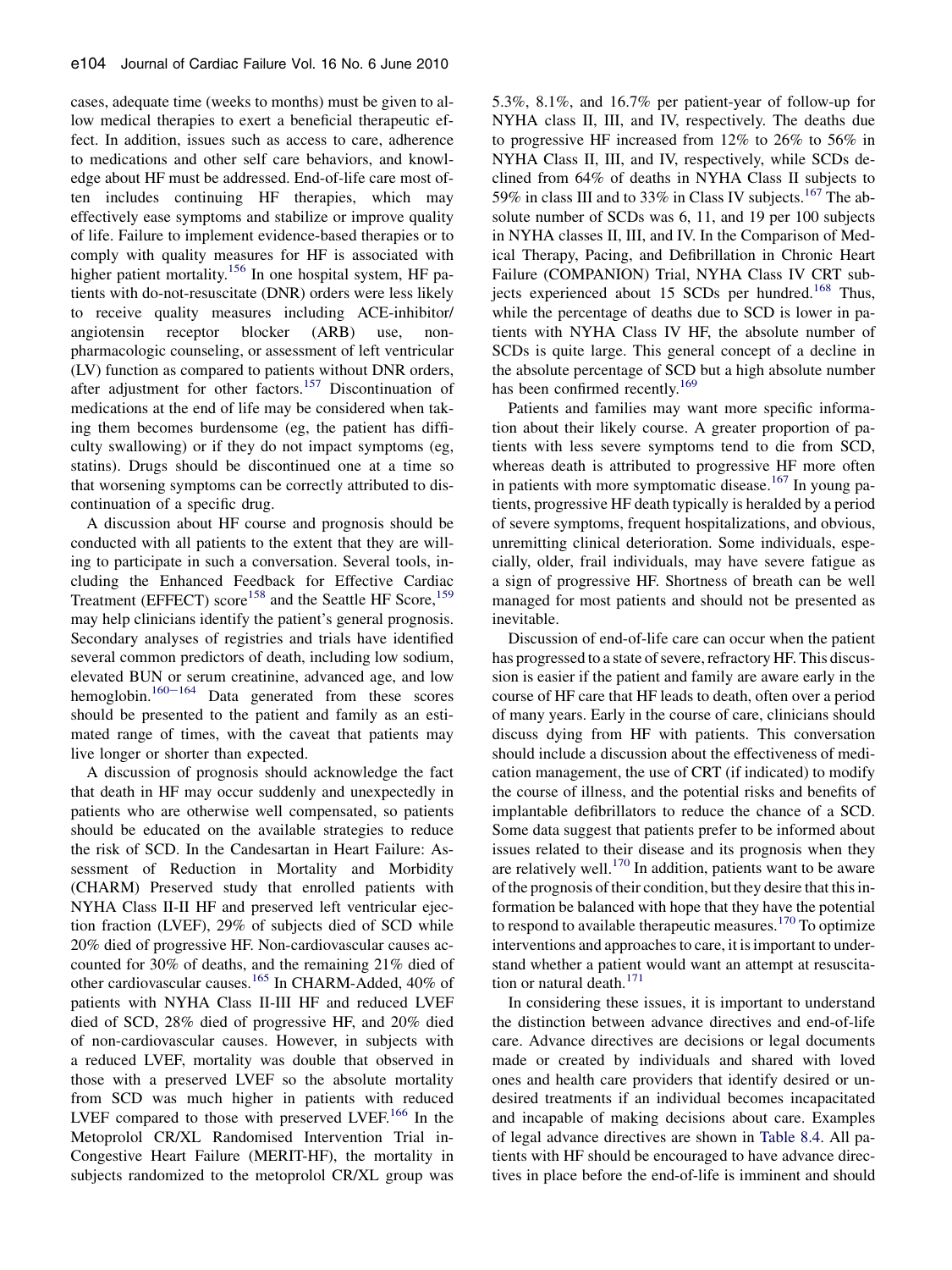Table 8.4. Examples of Legal Advance Directives

<span id="page-7-0"></span>

| Legal Advance Directive                                   | Description                                                                                                                                                                                                                                                                                                                                                                                                                                                                                                                                                                                                                                                                                         |  |  |
|-----------------------------------------------------------|-----------------------------------------------------------------------------------------------------------------------------------------------------------------------------------------------------------------------------------------------------------------------------------------------------------------------------------------------------------------------------------------------------------------------------------------------------------------------------------------------------------------------------------------------------------------------------------------------------------------------------------------------------------------------------------------------------|--|--|
| Living Will                                               | This document uses standard<br>language in the patient's state of residence,<br>identifying whether specific or general life-<br>prolonging interventions should be initiated<br>(or continued) in the face of imminent<br>death. Some states require 2 physicians to<br>certify that the patient has a "terminal"<br>illness" for a living will to be enacted.                                                                                                                                                                                                                                                                                                                                     |  |  |
| Durable Power of<br>Attorney for Health<br>Care (DPOA/HC) | This document designates one or more<br>individuals to make health care decisions on<br>behalf of the person at a future time if the<br>person is unable to speak independently.<br>While the DPOA/HC does not typically<br>identify specific interventions or<br>approaches to care desired by an individual,<br>patients should be encouraged to make their<br>proxy aware of undesired states and/or<br>generally preferred approaches to care.<br>Patients with HF should be encouraged to<br>appoint a DPOA/HC. Clinicians should<br>discuss with patients with HF general<br>preferences for care, including preferences<br>for an attempt at resuscitation versus<br>allowing natural death. |  |  |

designate proxy decision makers in the event they are not able to speak for themselves. The use of advance directives has not been well-studied in patients with HF. End-of-life care refers to care designed to provide symptom relief, comfort, and support for patients and their families when optimal treatments have failed to halt progression of the illness or relieve symptoms and the likelihood is high that death is imminent within the coming weeks to months.

### Recommendations

- 8.11 It is recommended that patient and family or caregiver discussions about quality of life and prognosis be included in the disease management of HF. (Strength of Evidence  $= C$ )
- 8.12 It is recommended that:
	- a. Seriously ill patients with HF and their families be educated to understand that patients with HF are at high risk of death, even while aggressive efforts are made to prolong life.
	- b. Patients with HF be made aware that HF is potentially life-limiting, but that pharmacologic and device therapies and selfmanagement can prolong life. In most cases, chronic HF pharmacologic and device therapies should be optimized as indicated before identifying that patients are near end-of-life.
	- c. Identification of end-of-life in a patient should be made in collaboration with clinicians experienced in the care of patients with HF when possible.
	- d. End-of-life management should be coordinated with the patient's primary care physician.
- e. As often as possible, discussions regarding endof-life care should be initiated while the patient is still capable of participating in decision-making. (Strength of Evidence  $= C$ )
- 8.13 End-of-life care should be considered in patients who have advanced, persistent HF with symptoms at rest despite repeated attempts to optimize pharmacologic, cardiac device, and other therapies, as evidenced by 1 or more of the following:
	- $\bullet$  HF hospitalization<sup>[172,173](#page-15-0)</sup> (Strength of Evi $dence = B$ )
	- $\bullet$  Chronic poor quality of life with minimal or no ability to accomplish activities of daily living (Strength of Evidence  $= C$ )
	- Need for continuous intravenous inotropic ther-apy support<sup>[174,175](#page-15-0)</sup> (Strength of Evidence = B)

## **Background**

Identification of Patients Who Are Near the End of Life. Some patients with HF exhibit episodes of frequent decompensation requiring hospitalization. Although a roller-coaster pattern of decompensation may occur in advanced HF despite aggressive therapy, in some patients, events will be related to reversible causes, such as dietary sodium or fluid indiscretion, medication nonadherence, contraindicated medications, inadequate medical therapy, new onset atrial fibrillation, or acceleration of ventricular rate in patients in chronic atrial fibrillation.

After identifiable causes of decompensation are eliminated and proven therapies have been aggressively applied, end-of-life care should be considered if patients still experience a marked decline in functional ability and quality of life. Typically, these patients have severe LV systolic dysfunction or severe restrictive diastolic dysfunction and evidence of marked cardiac decompensation. They often have significant renal insufficiency and hypotension that may limit the application of effective therapy. This clinical picture persists despite intensive attempts at pharmacologic management both in inpatient and outpatient settings. Elderly patients with HF may also approach the end of life in the context of progressive frailty or with other significant medical problems. HF in this population is often accompanied by cognitive problems and increasing need for assistance with care.

Recognition of End-stage HF. Patients with HF and their caregivers often do not appreciate the life-limiting na-ture of their illness.<sup>[176](#page-15-0)</sup> HF is a chronic disorder and often progresses to death.<sup>[177](#page-15-0)</sup> Despite the concern that a discussion of prognosis might be discouraging and have a negative impact on psychological and physical morbidity, $178$  discussions about dying should occur in the course of care for patients with HF. These conversations should be coupled with discussions on ways patients can manage HF (i.e.,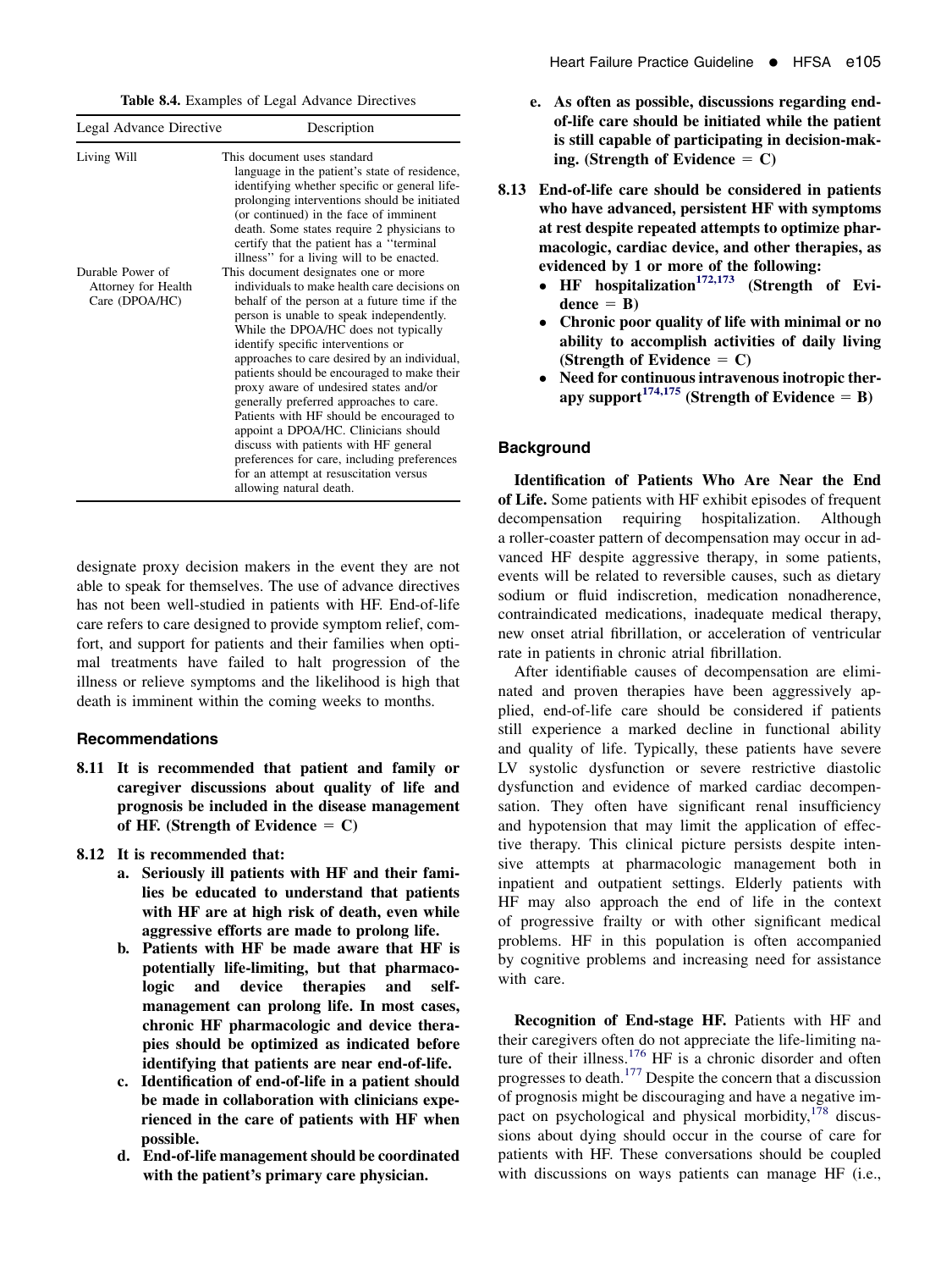through self-care maintenance and management behaviors (see sections  $8.1-8.6$ ).<sup>[179](#page-15-0)</sup> Early in the course of illness and in the context of a discussion of the importance of self management, the clinician should acknowledge that HF is rarely curable and will ultimately lead to death. This information should be partnered with encouragement that good quality of life can often be achieved with evidence-based pharmacologic and device therapies. Patients should be educated on the possibility of SCD and available strategies to reduce the risk of this event, and clinicians should assess the patients' wishes regarding the implementation of these strategies (i.e. placement of implantable cardioverter defibrillator (ICD), cardiopulmonary resuscitation [CPR]). When patients develop refractory HF despite aggressive medical therapy, clinicians should discuss their worsened prognosis and options for care. It is reasonable to have discussions about the possibility of death with the patient and their family during any period of severe instability (i.e. during hospitalizations for HF, and/or in the setting of hemodynamic compromise or hypoxemia). Recent evidence has shown that the majority of family members or surrogate decision makers of critically ill patients wanted physicians to accurately inform them of the patient's progno $sis.$ <sup>[180](#page-15-0)</sup>

Decision-Making at End of Life. Experience from HF centers caring for patients dying from progressive HF suggests that decisions about termination of life-prolonging therapy are usually made by the patient and family after discussions with their health care provider about prognosis and goals, although such open discussions can be challenging for patients and clinicians.[171,181,182](#page-15-0) Decisions related to end-of-life care may be made during periods of relative compensation; however, clinicians should be prepared to guide patients and families in decision making in situations of decompensation as well. Because patients with HF approaching end of life may have periods of confusion, delirium, somnolence, or inattention and need someone else to make decisions, a designated surrogate decision maker or durable power of attorney for health care is especially important at this time.

## Recommendations

- 8.14 It is recommended that end-of-life care strategies be individualized and include core HF pharmacologic therapies, effective symptom management and comfort measures, while avoiding unnecessary testing. New life-prolonging interventions should be discussed with patients and care-givers with careful discussion of whether they are likely to improve symptoms. (Strength of Evidence  $= C$ )
- 8.15 It is recommended that a specific discussion about resuscitation be held in the context of planning for overall care and for emergencies with all patients with HF. The possibility of SCD for patients with

HF should be acknowledged. Specific plans to reduce SCD (for example with an ICD) or to allow natural death should be based on the individual patient's risks and preferences for an attempt at resuscitation with specific discussion of risks and benefits of inactivating the ICD. Preferences for attempts at resuscitation and plans for approach to care should be readdressed at turning points in the patient's course or if potentially lifeprolonging interventions are considered. (Strength of Evidence  $= C$ )

- 8.16 It is recommended that, as part of end-of-life care, patients and their families/caregivers have a plan to manage a sudden decompensation, death, or progressive decline. Inactivation of an implantable defibrillation device should be discussed in the context of allowing natural death at end of life. A process for deactivating defibrillators should be clarified in all settings in which patients with HF receive care. (Strength of Evidence  $= C$ )
- 8.17 Patients with HF receiving end-of-life care should be considered for enrollment in hospice that can be delivered in the home, a nursing home, or a special hospice unit. (Strength of Evidence  $= C$ )

## Background

Reassessment of Decision-Making. The Study to Understand Prognoses and Preferences for Outcomes and Risks of Treatment (SUPPORT) evaluated 936 patients with severe HF and showed a 19% change in resuscitation decisions over a 2-month period among patients who sur-vived their enrollment hospitalization.<sup>[183](#page-15-0)</sup> In 50% of the cases, the physician's perception of the patient's preference was inaccurate. An analysis of the SUPPORT and Hospitalized Elderly Longitudinal Project (HELP) showed that a HF diagnosis was an independent predictor of attempted resuscitation, whereas other severe diseases (chronic obstructive pulmonary disease, cirrhosis, coma, colon or lung cancer, or multi-system organ failure) were independent predictors of not receiving resuscitation.<sup>[184](#page-16-0)</sup>

End-of-Life Care. The goals of end-of-life care are to meet patients' and their families' goals for length and quality of life to the extent possible, manage debilitating symptoms, and provide support for emotional, social, and spiritual distress. Bereavement support should be provided during the patient's illness and for the family after the patient's death. In most cases, evidence-based HF care or even aggressive treatment should be continued to meet these goals. In some cases, time-limited trials of aggressive treatment can be used to help providers and patients understand whether or not a patient may be responsive to such treatment. Hospitalization for management of congestion or a trial of intravenous treatment at home or under hospice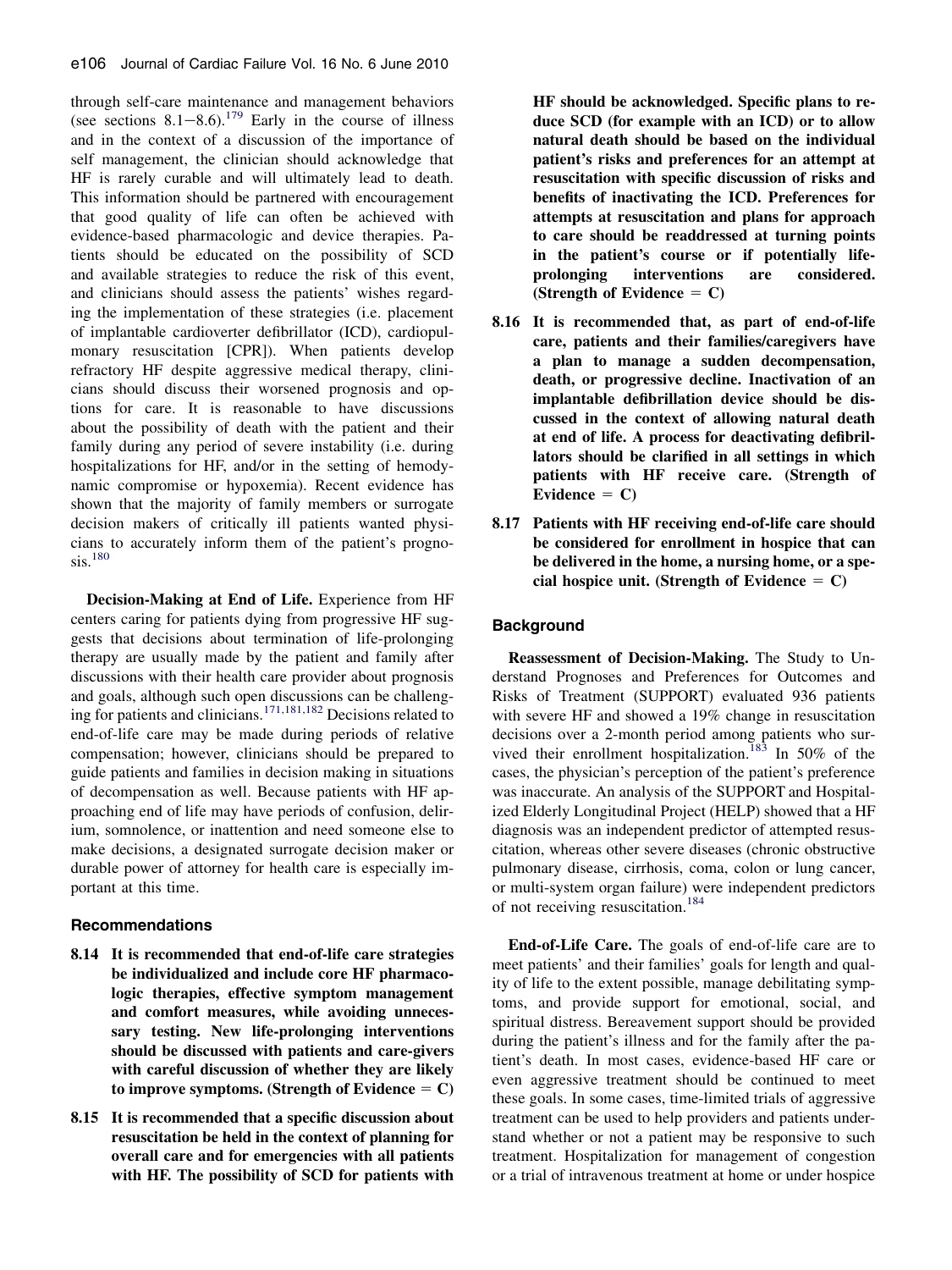care to reduce symptoms are examples of appropriate endof-life medical care for HF.

Symptom Management. Patient-centered care dictates that symptoms be managed to the level desired by patients and families when possible. Inadequate symptom relief is distressing to patients and their families and negatively affects quality of life, as well as the ability of patients to complete life closure tasks.[185](#page-16-0)

Since some therapies to manage HF symptoms may influence duration of survival, it is important for physicians to fully assess a patient's desires regarding the balance of symptom management and prolongation of life. In a timetrade-off study of 287 patients with advanced HF in the ES-CAPE (Evaluation Study of Congestive Heart Failure and Pulmonary Artery Catheter Effectiveness) study, 49% indicated they would not be willing to trade survival time to feel better. In the subgroup of patients who survived for  $\langle 105 \text{ days}, 31\%$  reported they would trade almost all of their remaining days to feel well for the time they had left. In contrast, only 6% of patients who survived for 180 days were willing to trade most of their survival days to feel well  $(P=0.0015)$ .<sup>[186](#page-16-0)</sup>

In an analysis of 91 HF patients (48 with NYHA class II symptoms and 43 with NYHA class IV symptoms), treatment preferences were assessed in relationship to the time trade off score. In this analysis, two specific patient groups were identified. Treatments that improved quality of life at the expense of survival were preferred by 55% of the patients, whereas 45% preferred medical management that prolonged survival time.[187](#page-16-0) The description of end-of-life symptoms that may occur with medical management (severe shortness of breath or gasping for air) may have influenced the outcome of this study. Interestingly, these preferences correlated poorly with quality of life, symptom, and overall health scores. $187$  This evidence suggests that for some patients, treatment preferences can be decided early in the course of the illness.

As compared to patients with other manifestations of coronary heart disease, patients with HF have a worse health status at the end of life and tend to have more hospitalizations, and more commonly rate their health as fair or poor, have activity restrictions, and report symptoms.<sup>[188](#page-16-0)</sup> An array of symptoms are seen among patients with end stage HF,<sup>189-191</sup> including pain (78%), dyspnea (61%), low mood (59%), sleeplessness (45%), loss of appetite (43%), confusion (40%), constipation (37%), nausea and vomiting (32%), anxiety (30%), and urinary incontinence  $(29\%)$ .<sup>[192](#page-16-0)</sup> Families rated pain, dyspnea, low mood, anxiety, urinary incontinence, and confusion as being the most distressing to patients in the last year of their lives. In the SUPPORT study of patients admitted for acute HF who were considered to have end-stage HF, the three most common symptoms reported by family members in the last 6 months of life were dyspnea, pain, and confusion.<sup>[189](#page-16-0)</sup> The percentage of patients experiencing escalating rates of perceived severe dyspnea and pain increased significantly as death approached. In the last 3 days of life, 63% of all patients with HF experienced severe dyspnea. Current experience may differ as a result of advancements in medical therapies since the early 1990s when SUPPORT was conducted, but nonetheless, adequate symptom management is a high priority for patients and their families. In one study, during the last week of life, 70% of patients' families rated their quality of life as poor to fair. Increases in emotional symptoms, such as anxiety and depression, were reported by families during the 3 days before death. Other studies have confirmed these findings.<sup>[193](#page-16-0)</sup> Analysis of medical records of 80 patients diagnosed with HF revealed that the most common symptoms experienced in the last 6 months of life were breathlessness (88%), followed by pain (75%) and fatigue (69%). Investigators concluded that end-stage patients with HF experience similar symptoms to endstage cancer patients. In two studies of HF programs, the course to death for patients with advanced HF was frequently progressive metabolic disarray and decreased consciousness.[194,195](#page-16-0)

One of the most important components of end-of-life care is good listening and open communication, with particular attention to patients' concerns about management of symptoms, attitudes about dying, $177$  ease to access of services, and emotional and spiritual concerns. Symptoms should be treated to the level of comfort desired by the patient and family, recognizing that in some situations a compromise is required between alertness and decreased symptoms.

As previously discussed, pain is present in two-thirds or more of patients with HF, and it is common for patients to have multiple sites of pain. Non-steroidal antiinflammatory drugs should be avoided in patients with HF, so interventions for arthritis pain should include local steroid injections, low-dose opioids, and physical therapy. Pain related to ischemia is most effectively treated with nitrates and opioids. Dyspnea can be managed with diuretics and opioids. Morphine is inexpensive and effective for dyspnea, but active metabolites can accumulate in patients with end-stage disease because of poor renal function. This accumulation may lead to myoclonus, agitation and delirium. In addition, recent evidence from the Acute Decompensated Heart Failure National Registry (ADHERE) suggests that morphine use may be associated with higher risk of mortality, even after adjustment for other important risk factors.[196](#page-16-0) Clinicians should be vigilant for confusion or delirium and attempt to avoid medications or other insults that precipitate or worsen delirium. Antidepressants, sleep aids, sedatives, and complementary therapies can worsen confusion, particularly if pharmacokinetic or pharmacodynamic changes related to HF (i.e. poor hepatic or renal perfusion) or age are not considered. Dose adjustments or extended dosing intervals may be needed to optimize the benefits from these drugs while minimizing cognitive side effects. Gastrointestinal problems, such as loss of appetite, constipation, nausea/vomiting, and fecal incontinence can be managed with diet modifications, appetite enhancers, laxatives, or other medications. Urinary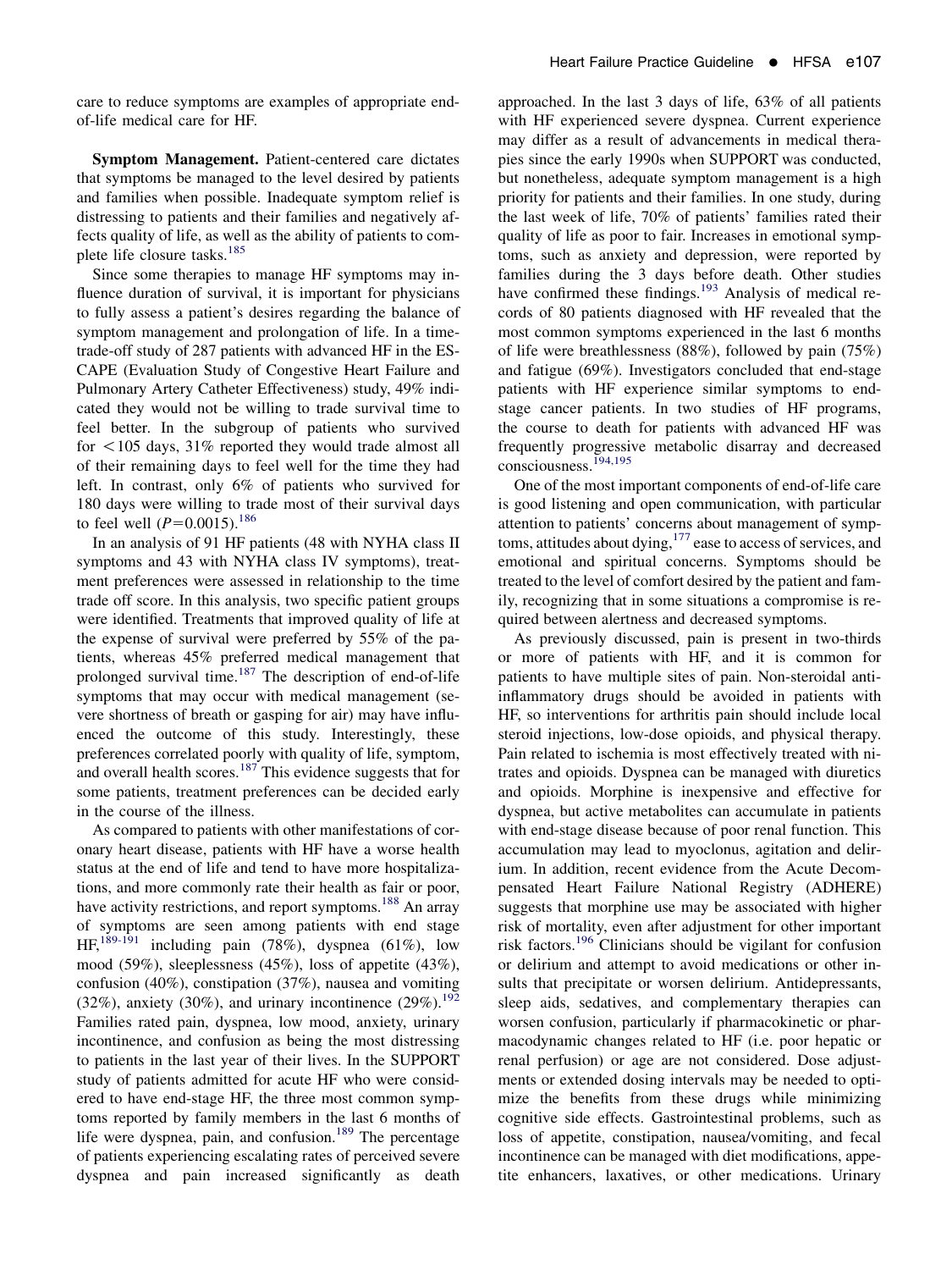incontinence is often related to diuretic use and weakness of the urinary sphincter. It may be addressed with a change in the timing of diuretic doses, a urinary catheter, pads or incontinence underwear. Management of fatigue and activity intolerance may require lifestyle modifications including periods of rest with feet elevated or rescheduling of activities to take advantage of changing energy levels. Energy conservation techniques, such as breathing retraining, spacing activities, meditating, or using assistive devices, may be helpful. A low-level exercise program may have both physical and psychological benefits. Home health aides and homemakers can be very helpful in assisting patients to manage activities of daily living and thus conserve energy.

Use of Continuous Intravenous Inotropic or Vasoactive Support and End-of-Life Care. Patients undergoing end-of-life care may respond to continuous intravenous inotropic agents with temporary symptomatic improvement. Utilization of inotropic agents must be undertaken with the understanding that these drugs likely will reduce survival due to an increase in SCD. Health care providers skilled in HF management may use intravenous inotropic infusions for end-of-life care when oral HF pharmacologic therapies fail to stabilize symptoms. The use of inotropic therapy in this population is highly variable.<sup>[197](#page-16-0)</sup> Patients should be informed about the potential risks of inotropic therapy including proarrhythmia and other adverse clinical outcomes such as sepsis due to chronic indwelling venous catheters that might reduce life expectancy despite a possible period of symptomatic improvement.

Periodic reevaluation of continuous intravenous inotropic support is mandatory, because the patient's response to treatment may diminish over time, or the patient may decide that the quality of life gained is offset by the intensity of therapy required. Continuous intravenous inotropic therapies must not be considered as acceptable alternatives to core evidence-based HF pharmacologic and cardiac device based treatments. They should be applied only after careful attempts to manage patients with evidence-based drug and cardiac device therapies. Hospices vary in their provision of intravenous and other therapies, based on agency size and staff education.

Referral to Hospice. Data from 2000 indicate that 8% of all hospice patients have a diagnosis of  $HF<sup>198</sup>$  $HF<sup>198</sup>$  $HF<sup>198</sup>$  A survey of hospice centers published in 2005 reported similar findings, with an average of 9% of patients under hospice care hav-ing a primary diagnosis of HF.<sup>[199](#page-16-0)</sup> Patients with cancer are routinely referred for hospice care and comprise the majority of hospice patients nationally. Only 1.6% of the 182,898 hospitalization episodes from  $2001-2005$  in ADHERE resulted in hospice referral; however, ADHERE enrollment was not limited to an end-stage population.<sup>[200](#page-16-0)</sup> Hospices vary in their expertise and practice caring for patients with HF.<sup>[201](#page-16-0)</sup> Clinicians providing care to patients with HF should partner with local hospice agencies to create

a plan of care to meet patients' needs. For select patients, referral for hospice services may be an appropriate method of providing palliation when symptoms are refractory, qual-ity of life is poor, and there is functional decline.<sup>[202](#page-16-0)</sup> The Medicare hospice benefit was developed so that individuals could choose such supportive care and still receive Medicare funding.

To be eligible for the hospice benefit, the patient's physician and hospice medical director must certify that the patient has a likely life expectancy of 6 months or less, and the patient must consent to receive hospice in lieu of Medicare A-reimbursed care for his or her terminal illness. This agreement does not preclude other treatments for illnesses or injuries not related to HF, nor does it necessitate abandonment of appropriate HF medical therapy. Patients may withdraw from the hospice program and reenroll at a later date with no penalty. Hospice care is not limited to 6 months; however, the patient's prognosis must be identified as approximately 6 months at specified certification periods (the first two periods are 90 days, followed by an unlimited number of 60 day certifications).

The Medicare hospice benefit includes coverage for all medications and treatments associated with the hospice diagnosis, symptom management, homemaker and home health aide assistance, and chaplain and bereavement support for patients and families. Nursing care, medical supplies and appliances, therapy services and a wide variety of other professional support services necessary to improve quality of life are covered. Physician oversight of care may be provided by the hospice medical director or by a physician of the patient's choice.

There are four levels of hospice care. In the United States, 70% of hospice care is delivered in patients' homes or place of residence (including nursing homes).<sup>[203](#page-16-0)</sup> Respite care up to 5 days per certification period is generally provided in nursing homes under contract. ''General inpatient care'' is provided to manage symptoms or provide services that cannot be provided in other settings- $\frac{d}{dx}$  in either a hospital or nursing home. "Continuous care" provides  $8-24$  hours of licensed nursing care in the home for brief periods of time to manage complex problems or provide caregiver education. Hospice care is reimbursed by Medicare and most insurances at a specified daily rate, regardless of the medications, treatments or services provided.

Advance Directives and Risk of Sudden Death. SCD in a patient with compensated HF is a relatively common cause of death. Most SCDs occur outside the hospital, often at home or in the presence of a family member. Families commonly express the need to know how to respond in a cardiac emergency and report that this learning need is often unmet by health care professionals.[204](#page-16-0) Patients report wanting their families to know what to do in an emergency. $204,205$  A discussion with patients and families about the patient's wishes regarding resuscitation can include information about the effectiveness of resuscitation and its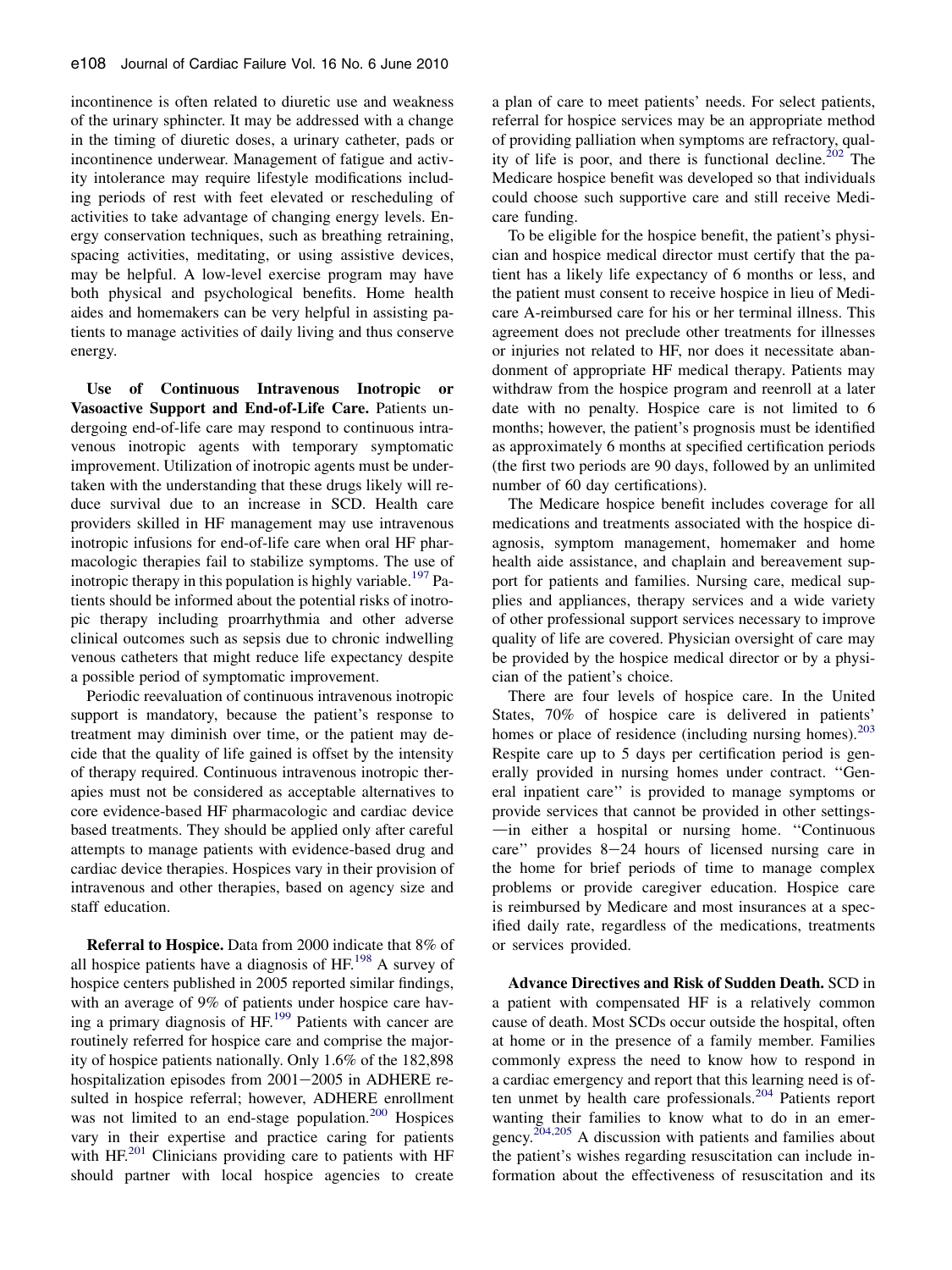<span id="page-11-0"></span>sequelae.<sup>[206](#page-16-0)</sup> Patients' wishes need to be clear to all healthcare providers and family care givers, and they should be documented in a written advance directive when possible. Discussions regarding patient and family preferences should be undertaken before an acute crisis develops.

Information on Cardiopulmonary Resuscitation. When patients and families make the choice to attempt resuscitation, family members can be advised how to obtain CPR training. Many clinicians express concern over the ability of families of high-risk cardiac patients to learn CPR, and the potential guilt they might feel if resuscitation fails. In fact, the majority of family members of patients at risk for SCD can successfully learn CPR, are not burdened by responsibility or guilt, and use CPR appropriately when the occasion arises.<sup>[207,208](#page-16-0)</sup>

Choice to Allow Natural Death. When patients and families decide against resuscitation attempts, they need to be told what to do when death occurs outside the hospital. Without prior information, most people call 911 or a similar emergency medical system number. In some states, this action may end in unwanted resuscitation and prolonged life support efforts. Many states have statutes directing emergency response personnel to comply with written physician orders for resuscitation (such as the Physician Order for Life Sustaining Treatment originally developed in Oregon).[209](#page-16-0) A better option is to have a family member call a health care provider who knows the patient, has been informed of the patient's preference to not attempt resuscitation, and is willing to certify the cause of death.

As more patients with HF have ICDs implanted, it is important to plan what actions to take when patients are near the end of life. Defibrillation devices can be inactivated for those end-stage patients who do not desire resuscitation. A clear process for defibrillator deactivation should be identified to facilitate this step in advance of imminent death. A recent survey revealed that roughly 60% of cardiologists, 88% of geriatricians, and 95% of family physicians or internists had 2 or fewer conversations with patients and families about deactivation of implanted defibrillators.[210](#page-16-0) Kelley et al reported the results of a similar survey designed to assess physician manage-ment practices regarding ICD use near the end of life.<sup>[181](#page-15-0)</sup> Only 13% of the physician respondents accepted primary responsibility for discussions regarding device inactivation, 10% responded that another doctor should discuss, and 7% felt the patient or family should bring it up first.<sup>[181](#page-15-0)</sup> These data suggest that communication among patients and physicians regarding ICD therapy at the end of life is needed.

#### **References**

1. Boyd KJ, Murray SA, Kendall M, Worth A, Frederick BT, Clausen H. Living with advanced heart failure: a prospective,

community based study of patients and their carers. Eur J Heart Fail 2004;6:585-91.

- 2. Brostrom A, Stromberg A, Dahlstrom U, Fridlund B. Sleep difficulties, daytime sleepiness, and health-related quality of life in patients with chronic heart failure. J Cardiovasc Nurs 2004;19:  $234 - 42.$
- 3. Clark JC, Lan VM. Heart failure patient learning needs after hospital discharge. Appl Nurs Res  $2004;17:150-7$ .
- 4. Horowitz CR, Rein SB, Leventhal H. A story of maladies, misconceptions and mishaps: effective management of heart failure. Soc Sci Med 2004:58:631-43.
- 5. Martinez-Selles M, Garcia Robles JA, Munoz R, Serrano JA, Frades E, Dominguez MM, et al. Pharmacological treatment in patients with heart failure: patients knowledge and occurrence of polypharmacy, alternative medicine and immunizations. Eur J Heart Fail  $2004:6:219-26.$
- 6. Moser DK, Watkins JF. Conceptualizing self-care in heart failure: a life course model of patient characteristics. J Cardiovasc Nurs 2008;23:205-18.
- 7. Rogers AE, Addington-Hall JM, Abery AJ, McCoy AS, Bulpitt C, Coats AJ, et al. Knowledge and communication difficulties for patients with chronic heart failure: qualitative study. BMJ 2000;321:  $605 - 7$ .
- 8. Riegel B, Carlson B, Glaser D. Development and testing of a clinical tool measuring self-management of heart failure. Heart Lung 2000;  $29.4 - 15$
- 9. Riegel B, Dickson VV. A situation-specific theory of heart failure self-care. J Cardiovasc Nurs 2008;23:190-6.
- 10. Ni H, Nauman D, Burgess D, Wise K, Crispell K, Hershberger RE. Factors influencing knowledge of and adherence to self-care among patients with heart failure. Arch Intern Med 1999;159:1613-9.
- 11. Bennett SJ, Cordes DK, Westmoreland G, Castro R, Donnelly E. Self-care strategies for symptom management in patients with chronic heart failure. Nurs Res 2000;49:139-45.
- 12. Carlson B, Riegel B, Moser DK. Self-care abilities of patients with heart failure. Heart Lung 2001;30:351-9.
- 13. Cline CM, Bjorck-Linne AK, Israelsson BY, Willenheimer RB, Erhardt LR. Non-compliance and knowledge of prescribed medication in elderly patients with heart failure. Eur J Heart Fail 1999;1:  $145 - 9.$
- 14. Grady KL, Dracup K, Kennedy G, Moser DK, Piano M, Stevenson LW, et al. Team management of patients with heart failure: A statement for healthcare professionals from The Cardiovascular Nursing Council of the American Heart Association. Circulation 2000;102:2443-56.
- 15. Riegel B, Carlson B. Facilitators and barriers to heart failure selfcare. Patient Educ Couns 2002;46:287-95.
- 16. Stewart S, Pearson S. Uncovering a multitude of sins: medication management in the home post acute hospitalisation among the chronically ill. Aust N Z J Med 1999;29:220-7.
- 17. Wu JR, Moser DK, Lennie TA, Peden AR, Chen YC, Heo S. Factors influencing medication adherence in patients with heart failure. Heart Lung  $2008;37:8-16$ .
- 18. Krumholz HM, Amatruda J, Smith GL, Mattera JA, Roumanis SA, Radford MJ, et al. Randomized trial of an education and support intervention to prevent readmission of patients with heart failure. J Am Coll Cardiol 2002;39:83-9.
- 19. Fonarow GC, Stevenson LW, Walden JA, Livingston NA, Steimle AE, Hamilton MA, et al. Impact of a comprehensive heart failure management program on hospital readmission and functional status of patients with advanced heart failure. J Am Coll Cardiol 1997;30:725-32.
- 20. Moser DK. Heart failure management: optimal health care delivery programs. Annu Rev Nurs Res  $2000;18:91-126$ .
- 21. Fisher E. Low literacy levels in adults: implications for patient education. J Contin Educ Nurs 1999;30:56-61.
- 22. Williams MV, Baker DW, Parker RM, Nurss JR. Relationship of functional health literacy to patients' knowledge of their chronic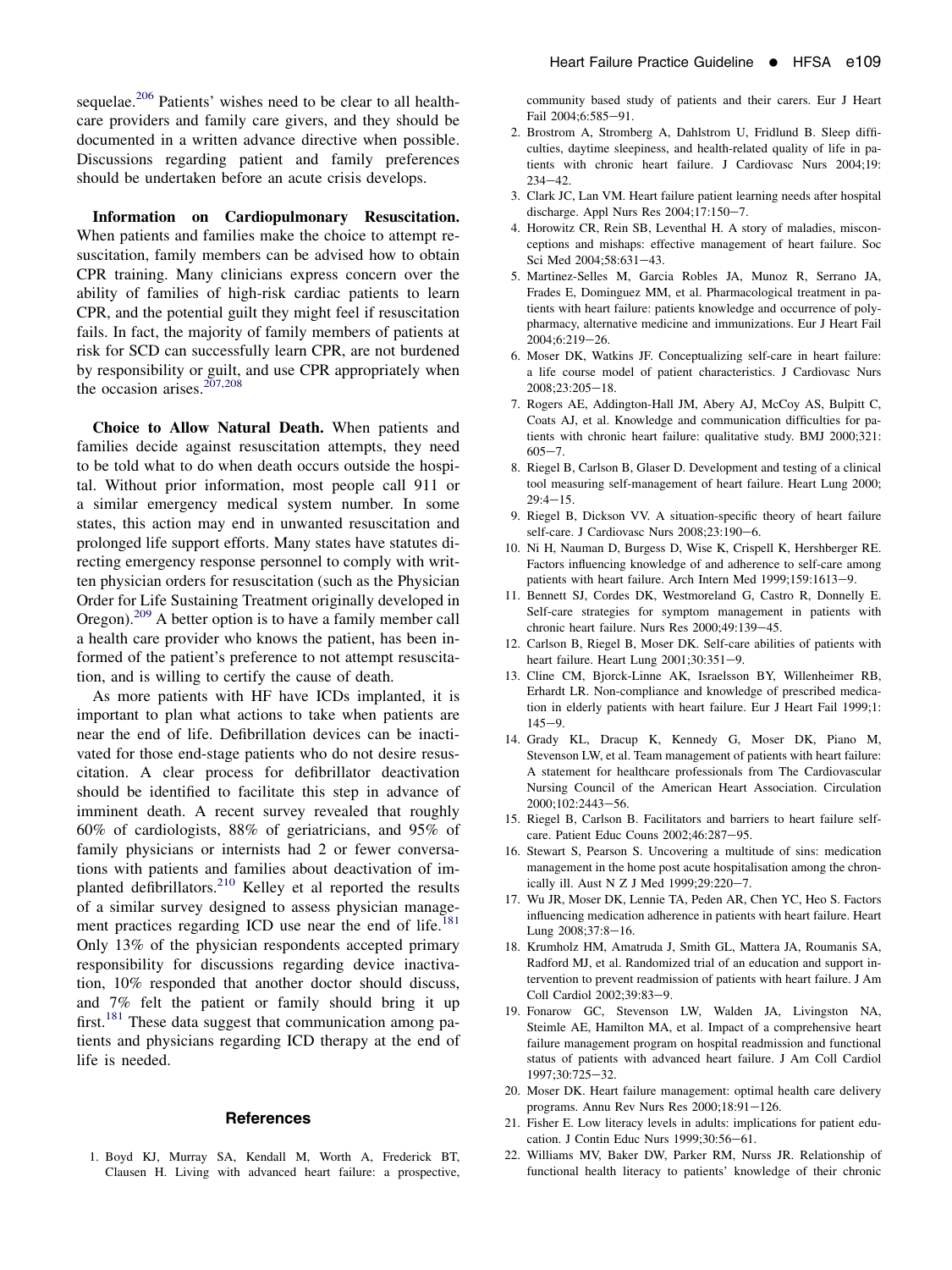<span id="page-12-0"></span>disease. A study of patients with hypertension and diabetes. Arch Intern Med 1998;158:166-72.

- 23. Suzrez L, Ramirez A. Hispanic/Latino health and disease: An overview. In: Huff R, Kline M, editors. Promoting health in multicultural populations: a handbook for practitioners. Thousand Oaks, CA: Sage Publications; 1999.
- 24. Kutner M, Greenberg E, Yin Y, Paulsen C. The health literacy of America's adults. Results from the 2003 National Assessment of Adult Literacy (NCES 2006-483). Washington DC: National Center for Education Statistics, US Department of Education; 2006.
- 25. Conlin KK, Schumann L. Literacy in the health care system: a study on open heart surgery patients. J Am Acad Nurse Pract 2002;14:  $38 - 42$ .
- 26. Kalichman SC, Benotsch E, Suarez T, Catz S, Miller J, Rompa D. Health literacy and health-related knowledge among persons living with HIV/AIDS. Am J Prev Med 2000;18:325-31.
- 27. Lindau ST, Tomori C, Lyons T, Langseth L, Bennett CL, Garcia P. The association of health literacy with cervical cancer prevention knowledge and health behaviors in a multiethnic cohort of women. Am J Obstet Gynecol 2002;186:938-43.
- 28. Williams MV, Baker DW, Honig EG, Lee TM, Nowlan A. Inadequate literacy is a barrier to asthma knowledge and self-care. Chest 1998; 114:1008-15.
- 29. Gazmararian JA, Williams MV, Peel J, Baker DW. Health literacy and knowledge of chronic disease. Patient Educ Couns 2003;51:  $267 - 75$
- 30. Persell SD, Osborn CY, Richard R, Skripkauskas S, Wolf MS. Limited health literacy is a barrier to medication reconciliation in ambulatory care. J Gen Intern Med 2007;22:1523-6.
- 31. Scott TL, Gazmararian JA, Williams MV, Baker DW. Health literacy and preventive health care use among Medicare enrollees in a managed care organization. Med Care 2002;40:395-404.
- 32. Baker DW, Parker RM, Williams MV, Clark WS, Nurss J. The relationship of patient reading ability to self-reported health and use of health services. Am J Public Health  $1997;87:1027-30$ .
- 33. Wolf MS, Gazmararian JA, Baker DW. Health literacy and functional health status among older adults. Arch Intern Med 2005;165:  $1946 - 52$ .
- 34. Baker DW, Parker RM, Williams MV, Clark WS. Health literacy and the risk of hospital admission. J Gen Intern Med 1998;13:791-8.
- 35. Baker DW, Gazmararian JA, Williams MV, Scott T, Parker RM, Green D, et al. Functional health literacy and the risk of hospital admission among Medicare managed care enrollees. Am J Public Health 2002;92:1278-83.
- 36. Baker DW, Wolf MS, Feinglass J, Thompson JA, Gazmararian JA, Huang J. Health literacy and mortality among elderly persons. Arch Intern Med 2007;167:1503-9.
- 37. Sudore RL, Yaffe K, Satterfield S, Harris TB, Mehta KM, Simonsick EM, et al. Limited literacy and mortality in the elderly: the health, aging, and body composition study. J Gen Intern Med  $2006;21:806 - 12.$
- 38. DeWalt DA, Malone RM, Bryant ME, Kosnar MC, Corr KE, Rothman RL, et al. A heart failure self-management program for patients of all literacy levels: a randomized, controlled trial [ISRCTN11535170]. BMC Health Serv Res 2006;6:30.
- 39. Murray MD, Young J, Hoke S, Tu W, Weiner M, Morrow D, et al. Pharmacist intervention to improve medication adherence in heart failure: a randomized trial. Ann Intern Med 2007;146:  $714 - 25.$
- 40. Smith B, Forkner E, Krasuski RA, Galbreath AD, Freeman GL. Educational attainment has a limited impact on disease management outcomes in heart failure. Dis Manag 2006;9:157-66.
- 41. Murray MD, Young JM, Morrow DG, Weiner M, Tu W, Hoke SC, et al. Methodology of an ongoing, randomized, controlled trial to improve drug use for elderly patients with chronic heart failure. Am J Geriatr Pharmacother 2004;2:53-65.
- 42. Hope CJ, Wu J, Tu W, Young J, Murray MD. Association of medication adherence, knowledge, and skills with emergency department

visits by adults 50 years or older with congestive heart failure. Am J Health Syst Pharm 2004;61:2043-9.

- 43. Cacciatore F, Abete P, Ferrara N, Calabrese C, Napoli C, Maggi S, et al. Congestive heart failure and cognitive impairment in an older population. Osservatorio Geriatrico Campano Study Group. J Am Geriatr Soc 1998;46:1343-8.
- 44. Zuccala G, Cattel C, Manes-Gravina E, Di Niro MG, Cocchi A, Bernabei R. Left ventricular dysfunction: a clue to cognitive impairment in older patients with heart failure. J Neurol Neurosurg Psychiatry 1997;63:509-12.
- 45. Zuccala G, Onder G, Pedone C, Cocchi A, Carosella L, Cattel C, et al. Cognitive dysfunction as a major determinant of disability in patients with heart failure: results from a multicentre survey. On behalf of the GIFA (SIGG-ONLUS) Investigators. J Neurol Neurosurg Psychiatry 2001;70:109-12.
- 46. Zuccala G, Pedone C, Cesari M, Onder G, Pahor M, Marzetti E, et al. The effects of cognitive impairment on mortality among hospitalized patients with heart failure. Am J Med  $2003;115:97-103$ .
- 47. Bennett SJ, Sauve MJ. Cognitive deficits in patients with heart failure: a review of the literature. J Cardiovasc Nurs 2003;18:219-42.
- 48. Havranek EP, Ware MG, Lowes BD. Prevalence of depression in congestive heart failure. Am J Cardiol 1999;84:348-50.
- 49. Jiang W, Alexander J, Christopher E, Kuchibhatla M, Gaulden LH, Cuffe MS, et al. Relationship of depression to increased risk of mortality and rehospitalization in patients with congestive heart failure. Arch Intern Med 2001;161:1849-56.
- 50. Koenig HG. Depression in hospitalized older patients with congestive heart failure. Gen Hosp Psychiatry 1998;20:29-43.
- 51. Faris R, Purcell H, Henein MY, Coats AJ. Clinical depression is common and significantly associated with reduced survival in patients with non-ischaemic heart failure. Eur J Heart Fail 2002;4:541-51.
- 52. Freedland KE, Rich MW, Skala JA, Carney RM, Davila-Roman VG, Jaffe AS. Prevalence of depression in hospitalized patients with congestive heart failure. Psychosom Med 2003;65:119-28.
- 53. Friedman MM, Griffin JA. Relationship of physical symptoms and physical functioning to depression in patients with heart failure. Heart Lung 2001;30:98-104.
- 54. Gottlieb SS, Khatta M, Friedmann E, Einbinder L, Katzen S, Baker B, et al. The influence of age, gender, and race on the prevalence of depression in heart failure patients. J Am Coll Cardiol 2004; 43:1542-9.
- 55. Guck TP, Elsasser GN, Kavan MG, Barone EJ. Depression and congestive heart failure. Congest Heart Fail 2003;9:163-9.
- 56. Jacob S, Sebastian JC, Abraham G. Depression and congestive heart failure: are antidepressants underutilized? Eur J Heart Fail 2003;5:  $399 - 400.$
- 57. Joynt KE, Whellan DJ, O'Connor CM. Why is depression bad for the failing heart? A review of the mechanistic relationship between depression and heart failure. J Card Fail  $2004;10:258-71$ .
- 58. Martensson J, Dracup K, Canary C, Fridlund B. Living with heart failure: depression and quality of life in patients and spouses. J Heart Lung Transplant 2003;22:460-7.
- 59. Gottlieb SS, Kop WJ, Ellis SJ, Binkley P, Howlett J, O'Connor C, et al. Relation of depression to severity of illness in heart failure (from Heart Failure And a Controlled Trial Investigating Outcomes of Exercise Training [HF-ACTION]). Am J Cardiol 2009;103: 1285-9
- 60. Jiang W, Kuchibhatla M, Clary GL, Cuffe MS, Christopher EJ, Alexander JD, et al. Relationship between depressive symptoms and long-term mortality in patients with heart failure. Am Heart J 2007;154:102-8.
- 61. Johansson P, Dahlstrom U, Alehagen U. Depressive symptoms and six-year cardiovascular mortality in elderly patients with and without heart failure. Scand Cardiovasc J 2007;41:299-307.
- 62. Muller-Tasch T, Peters-Klimm F, Schellberg D, Holzapfel N, Barth A, Junger J, et al. Depression is a major determinant of quality of life in patients with chronic systolic heart failure in general practice. J Card Fail 2007;13:818-24.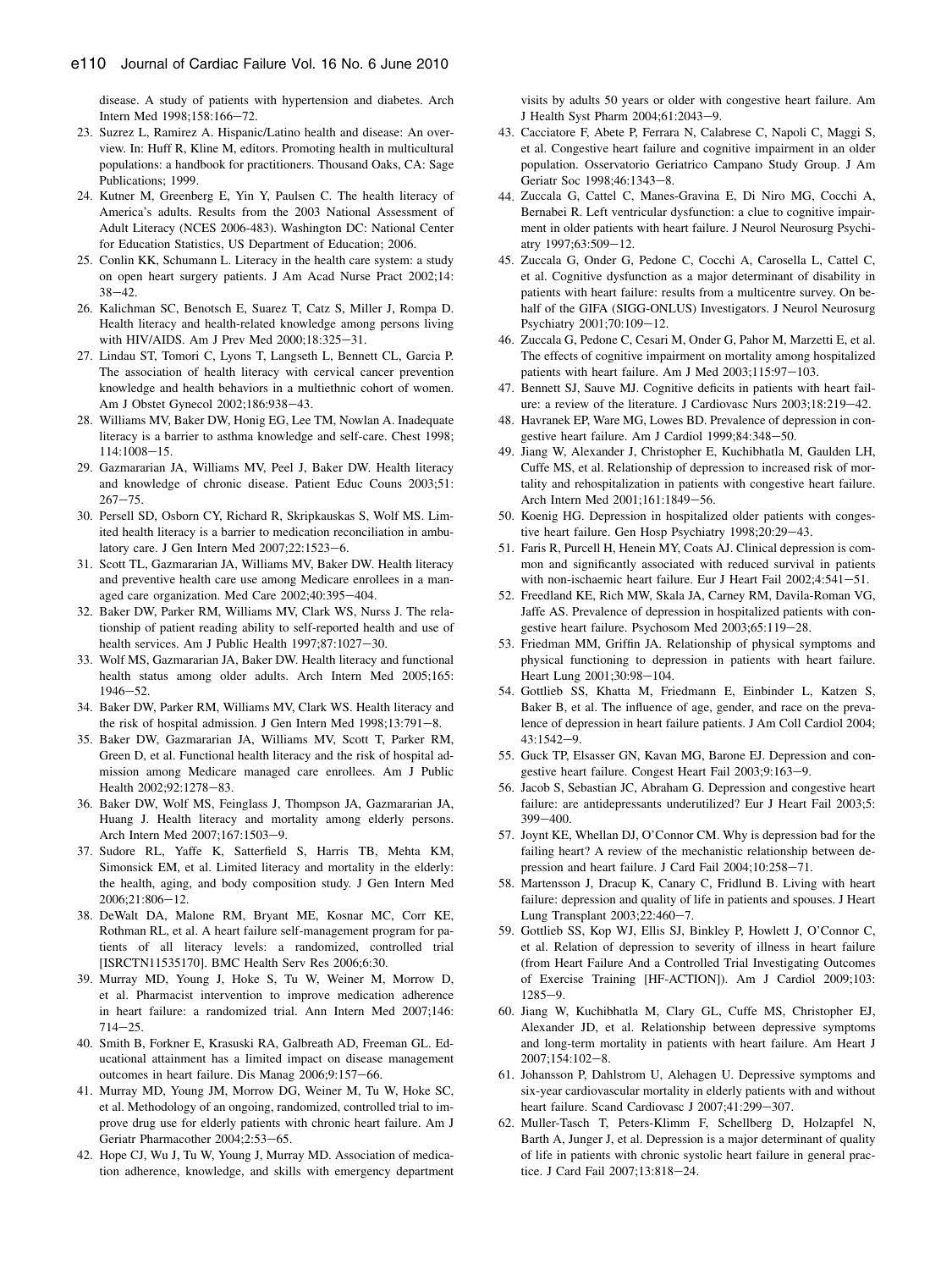- <span id="page-13-0"></span>63. O'Connor CM, Jiang W, Kuchibhatla M, Mehta RH, Clary GL, Cuffe MS, et al. Antidepressant use, depression, and survival in patients with heart failure. Arch Intern Med  $2008;168:2232-7$ .
- 64. Rutledge T, Reis VA, Linke SE, Greenberg BH, Mills PJ. Depression in heart failure a meta-analytic review of prevalence, intervention effects, and associations with clinical outcomes. J Am Coll Cardiol  $2006:48:1527 - 37.$
- 65. Doering LV, Dracup K, Caldwell MA, Moser DK, Erickson VS, Fonarow G, et al. Is coping style linked to emotional states in heart failure patients? J Card Fail  $2004;10:344-9$ .
- 66. Lesman-Leegte I, van Veldhuisen DJ, Hillege HL, Moser D, Sanderman R, Jaarsma T. Depressive symptoms and outcomes in patients with heart failure: data from the COACH study. Eur J Heart Fail 2009:11:1202-7.
- 67. Kroenke K, Spitzer RL, Williams JB. The Patient Health Questionnaire-2: validity of a two-item depression screener. Med Care 2003;41:1284-92.
- 68. Beck A, Steer R, Carbin M. Psychometric properties of the Beck Depression Inventory: Twenty-five years of evaluation. Clin Psychol Rev 1988;8:77-100.
- 69. Berkman LF, Blumenthal J, Burg M, Carney RM, Catellier D, Cowan MJ, et al. Effects of treating depression and low perceived social support on clinical events after myocardial infarction: the Enhancing Recovery in Coronary Heart Disease Patients (ENRICHD) Randomized Trial. JAMA 2003;289:3106-16.
- 70. ENRICHD Investigators. Enhancing recovery in coronary heart disease patients (ENRICHD): study design and methods. T. Am Heart J 2000;139:1-9.
- 71. Young QR, Ignaszewski A, Fofonoff D, Kaan A. Brief screen to identify 5 of the most common forms of psychosocial distress in cardiac patients: validation of the screening tool for psychological distress. J Cardiovasc Nurs 2007;22:525-34.
- 72. Theis SL, Johnson JH. Strategies for teaching patients: a metaanalysis. Clin Nurse Spec 1995;9:100-5. 120.
- 73. Simons-Morton DG, Mullen PD, Mains DA, Tabak ER, Green LW. Characteristics of controlled studies of patient education and counseling for preventive health behaviors. Patient Educ Couns 1992; 19:175-204.
- 74. Edwardson SR, Dean KJ. Appropriateness of self-care responses to symptoms among elders: identifying pathways of influence. Res Nurs Health 1999;22:329-39.
- 75. Happ MB, Naylor MD, Roe-Prior P. Factors contributing to rehospitalization of elderly patients with heart failure. J Cardiovasc Nurs 1997;11:75-84.
- 76. Bennett SJ, Milgrom LB, Champion V, Huster GA. Beliefs about medication and dietary compliance in people with heart failure: an instrument development study. Heart Lung 1997;26:273-9.
- 77. Bentley B, De Jong MJ, Moser DK, Peden AR. Factors related to nonadherence to low sodium diet recommendations in heart failure patients. Eur J Cardiovasc Nurs 2005;4:331-6.
- 78. Prochaska JO, DiClemente CC, Norcross JC. In search of how people change. Applications to addictive behaviors. Am Psychol 1992;47:  $1102 - 14.$
- 79. Rollnick S, Allison J, Ballasiotes S, Earth T, Butler C, Rose G. Variations on a theme: Motivational interviewing and its adaptations. In: Miller W, Rollnick S, editors. Motivational interviewing: preparing people for change. New York: The Guilford Press; 2002. p. 270–83.
- 80. Rollnick S, Mason P, Butler C. Health behavior change: a guide for practitioners. New York: Churchill Livingston; 1999.
- 81. Becker M. Theoretical models of adherence and strategies for improving adherence. In: Shumaker S, Schron E, Ockenen J, editors. The handbook of health behavior change. New York: Springer Publishing Co.; 1990.
- 82. Saarmann L, Daugherty J, Riegel B. Patient teaching to promote behavioral change. Nurs Outlook  $2000;48:281-7$ .
- 83. Riegel B, Carlson B, Glaser D, Hoagland P. Which patients with heart failure respond best to multidisciplinary disease management? J Card Fail 2000;6:290-9.
- 84. Serxner S, Miyahi M, Jeffords J. Congestive heart failure disease management study: a patient education intervention. Congest Heart Fail  $1998:4:23-8$ .
- 85. Fulmer TT, Feldman PH, Kim TS, Carty B, Beers M, Molina M, et al. An intervention study to enhance medication compliance in communitydwelling elderly individuals. J Gerontol Nurs 1999;25:6-14.
- 86. Stromberg A, Ahlen H, Fridlund B, Dahlstrom U. Interactive education on CD-ROM-a new tool in the education of heart failure patients. Patient Educ Couns  $2002;46:75-81$ .
- 87. Horan M, Barrett F, Mulqueen M, Maurer B, Quigley P, McDonald KM. The basics of heart failure management: are they being ignored? Eur J Heart Fail  $2000;2:101-5$ .
- 88. Alibhai SM, Han RK, Naglie G. Medication education of acutely hospitalized older patients. J Gen Intern Med 1999;14:610-6.
- 89. Moser DK, Doering LV, Chung ML. Vulnerabilities of patients recovering from an exacerbation of chronic heart failure. Am Heart J 2005; 150:984.
- 90. Riegel B, Carlson B, Kopp Z, LePetri B, Glaser D, Unger A. Effect of a standardized nurse case-management telephone intervention on resource use in patients with chronic heart failure. Arch Intern Med 2002;162:705-12.
- 91. Koelling TM, Johnson ML, Cody RJ, Aaronson KD. Discharge education improves clinical outcomes in patients with chronic heart failure. Circulation 2005;111:179-85.
- 92. O'Connell JB. The economic burden of heart failure. Clin Cardiol 2000;23:III6-10.
- 93. Linne AB, Liedholm H, Jendteg S, Israelsson B. Health care costs of heart failure: results from a randomised study of patient education. Eur J Heart Fail 2000;2:291-7.
- 94. McMurray JJ, Stewart S. Epidemiology, aetiology, and prognosis of heart failure. Heart 2000;83:596-602.
- 95. Michalsen A, Konig G, Thimme W. Preventable causative factors leading to hospital admission with decompensated heart failure. Heart 1998;80:437-41.
- 96. Vinson JM, Rich MW, Sperry JC, Shah AS, McNamara T. Early readmission of elderly patients with congestive heart failure. J Am Geriatr Soc 1990;38:1290-5.
- 97. Rich MW. Heart failure disease management: a critical review. J Card Fail 1999;5:64-75.
- 98. Bennett SJ, Huster GA, Baker SL, Milgrom LB, Kirchgassner A, Birt J, et al. Characterization of the precipitants of hospitalization for heart failure decompensation. Am J Crit Care 1998;7:168-74.
- 99. Ghali JK. Heart failure and noncompliance in the elderly. Arch Intern Med 1994;154:2109-10.
- 100. Bertoni AG, Duren-Winfield V, Ambrosius WT, McArdle J, Sueta CA, Massing MW, et al. Quality of heart failure care in managed Medicare and Medicaid patients in North Carolina. Am J Cardiol  $2004:93:714-8$ .
- 101. Ashton CM, Kuykendall DH, Johnson ML, Wray NP, Wu L. The association between the quality of inpatient care and early readmission. Ann Intern Med 1995;122:415-21.
- 102. Chin MH, Goldman L. Factors contributing to the hospitalization of patients with congestive heart failure. Am J Public Health 1997;87:  $643 - 8.$
- 103. Krumholz HM, Wang Y, Parent EM, Mockalis J, Petrillo M, Radford MJ. Quality of care for elderly patients hospitalized with heart failure. Arch Intern Med  $1997;157:2242-7$ .
- 104. Marcantonio ER, McKean S, Goldfinger M, Kleefield S, Yurkofsky M, Brennan TA. Factors associated with unplanned hospital readmission among patients 65 years of age and older in a Medicare managed care plan. Am J Med  $1999;107:13-7$ .
- 105. Naylor MD, Brooten D, Campbell R, Jacobsen BS, Mezey MD, Pauly MV, et al. Comprehensive discharge planning and home follow-up of hospitalized elders: a randomized clinical trial. JAMA 1999;281:613-20.
- 106. Nohria A, Chen YT, Morton DJ, Walsh R, Vlasses PH, Krumholz HM. Quality of care for patients hospitalized with heart failure at academic medical centers. Am Heart J 1999;137:1028-34.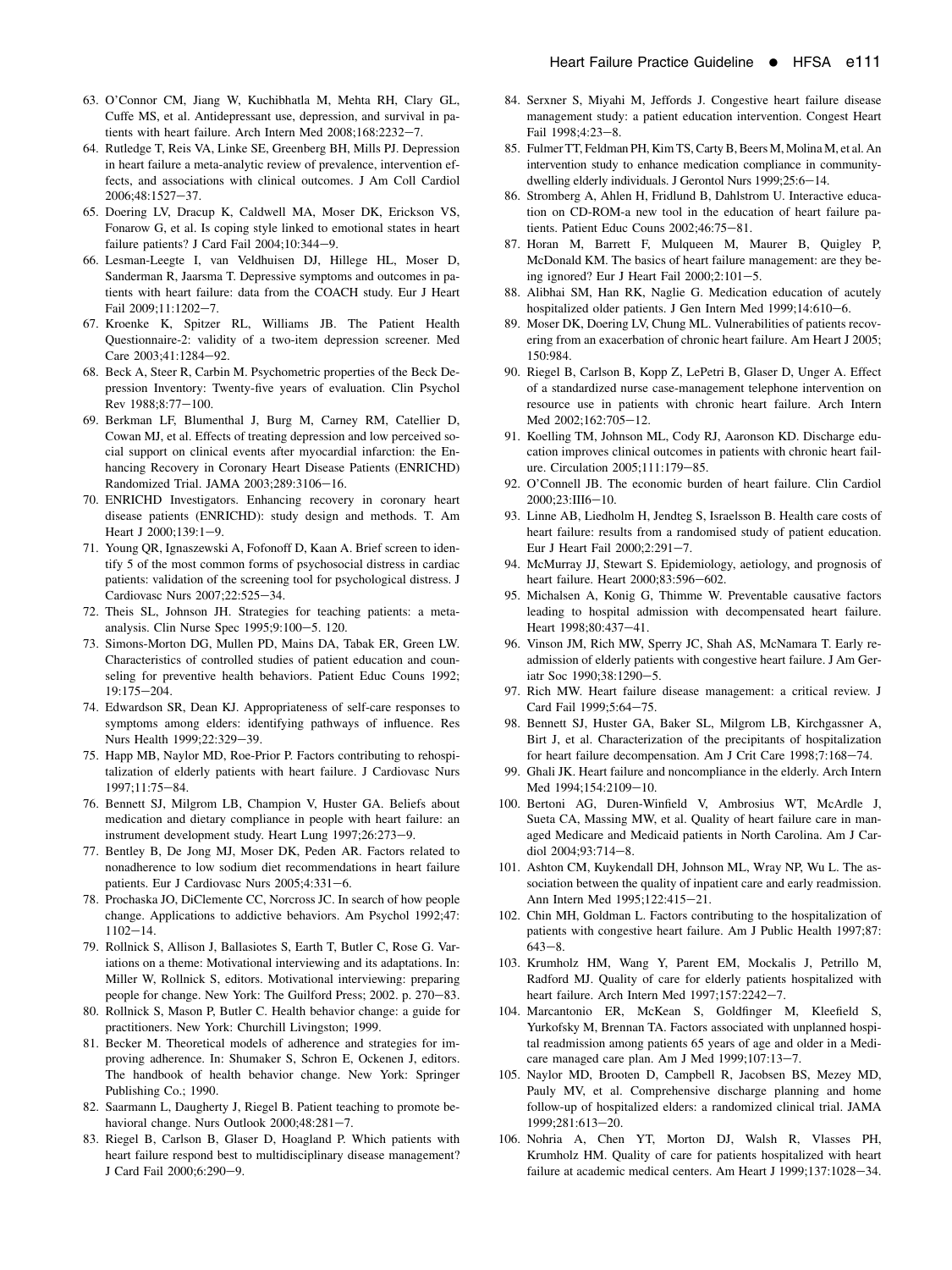- <span id="page-14-0"></span>107. Sueta CA, Chowdhury M, Boccuzzi SJ, Smith SC Jr, Alexander CM, Londhe A, et al. Analysis of the degree of undertreatment of hyperlipidemia and congestive heart failure secondary to coronary artery disease. Am J Cardiol 1999;83:1303-7.
- 108. Zhang JX, Rathouz PJ, Chin MH. Comorbidity and the concentration of healthcare expenditures in older patients with heart failure. J Am Geriatr Soc 2003;51:476-82.
- 109. Moser DK, Mann DL. Improving outcomes in heart failure: It's not unusual beyond usual care. Circulation  $2002;105:2810-2$ .
- 110. Bernard S. Disease management: a pharmaceutical industry perspective. Pharmaceutical Exec  $1995:16:48-50$ .
- 111. Azevedo A, Pimenta J, Dias P, Bettencourt P, Ferreira A, Cerqueira-Gomes M. Effect of a heart failure clinic on survival and hospital readmission in patients discharged from acute hospital care. Eur J Heart Fail 2002;4:353-9.
- 112. Cintron G, Bigas C, Linares E, Aranda JM, Hernandez E. Nurse practitioner role in a chronic congestive heart failure clinic: in-hospital time, costs, and patient satisfaction. Heart Lung 1983;12:237-40.
- 113. Cline CM, Israelsson BY, Willenheimer RB, Broms K, Erhardt LR. Cost effective management programme for heart failure reduces hospitalisation. Heart 1998;80:442-6.
- 114. Doughty RN, Wright SP, Pearl A, Walsh HJ, Muncaster S, Whalley GA, et al. Randomized, controlled trial of integrated heart failure management: The Auckland Heart Failure Management Study. Eur Heart J 2002;23:139-46.
- 115. Ekman I, Andersson B, Ehnfors M, Matejka G, Persson B, Fagerberg B. Feasibility of a nurse-monitored, outpatient-care programme for elderly patients with moderate-to-severe, chronic heart failure. Eur Heart J 1998;19:1254-60.
- 116. Hanumanthu S, Butler J, Chomsky D, Davis S, Wilson JR. Effect of a heart failure program on hospitalization frequency and exercise tolerance. Circulation 1997;96:2842-8.
- 117. Hershberger RE, Ni H, Nauman DJ, Burgess D, Toy W, Wise K, et al. Prospective evaluation of an outpatient heart failure management program. J Card Fail 2001;7:64-74.
- 118. Holst DP, Kaye D, Richardson M, Krum H, Prior D, Aggarwal A, et al. Improved outcomes from a comprehensive management system for heart failure. Eur J Heart Fail 2001;3:619-25.
- 119. Ledwidge M, Barry M, Cahill J, Ryan E, Maurer B, Ryder M, et al. Is multidisciplinary care of heart failure cost-beneficial when combined with optimal medical care? Eur J Heart Fail 2003;5:381-9.
- 120. O'Connell AM, Crawford MH, Abrams J. Heart failure disease management in an indigent population. Am Heart J 2001;141:254-8.
- 121. Paul S. Impact of a nurse-managed heart failure clinic: a pilot study. Am J Crit Care 2000;9:140-6.
- 122. Smith LE, Fabbri SA, Pai R, Ferry D, Heywood JT. Symptomatic improvement and reduced hospitalization for patients attending a cardiomyopathy clinic. Clin Cardiol 1997;20:949-54.
- 123. Stromberg A, Martensson J, Fridlund B, Levin LA, Karlsson JE, Dahlstrom U. Nurse-led heart failure clinics improve survival and self-care behaviour in patients with heart failure: results from a prospective, randomised trial. Eur Heart J 2003;24:1014-23.
- 124. Whellan DJ, Gaulden L, Gattis WA, Granger B, Russell SD, Blazing MA, et al. The benefit of implementing a heart failure disease management program. Arch Intern Med 2001;161:2223-8.
- 125. Hebert KA, Horswell RL, Dy S, Key IJ Jr, Butler MK, Cerise FP, et al. Mortality benefit of a comprehensive heart failure disease management program in indigent patients. Am Heart J 2006;151:478-83.
- 126. Jaarsma T, van der Wal MH, Lesman-Leegte I, Luttik ML, Hogenhuis J, Veeger NJ, et al. Effect of moderate or intensive disease management program on outcome in patients with heart failure: Coordinating Study Evaluating Outcomes of Advising and Counseling in Heart Failure (COACH). Arch Intern Med 2008;168:316-24.
- 127. Blue L, Lang E, McMurray JJ, Davie AP, McDonagh TA, Murdoch DR, et al. Randomised controlled trial of specialist nurse intervention in heart failure. BMJ  $2001;323:715-8$ .
- 128. Jaarsma T, Halfens R, Huijer Abu-Saad H, Dracup K, Gorgels T, van RJ, et al. Effects of education and support on self-care and

resource utilization in patients with heart failure. Eur Heart J 1999;  $20.673 - 82.$ 

- 129. Kasper EK, Gerstenblith G, Hefter G, Van AE, Brinker JA, Thiemann DR, et al. A randomized trial of the efficacy of multidisciplinary care in heart failure outpatients at high risk of hospital readmission. J Am Coll Cardiol 2002;39:471-80.
- 130. Kornowski R, Zeeli D, Averbuch M, Finkelstein A, Schwartz D, Moshkovitz M, et al. Intensive home-care surveillance prevents hospitalization and improves morbidity rates among elderly patients with severe congestive heart failure. Am Heart J 1995;129:762-6.
- 131. Rich MW, Vinson JM, Sperry JC, Shah AS, Spinner LR, Chung MK, et al. Prevention of readmission in elderly patients with congestive heart failure: results of a prospective, randomized pilot study. J Gen Intern Med 1993;8:585-90.
- 132. Rich MW, Beckham V, Wittenberg C, Leven CE, Freedland KE, Carney RM. Repetitive Hospital Admissions for Congestive Heart Failure in the Elderly. Am J Geriatr Cardiol 1996;5:32-6.
- 133. Stewart S, Pearson S, Horowitz JD. Effects of a home-based intervention among patients with congestive heart failure discharged from acute hospital care. Arch Intern Med 1998;158:1067-72.
- 134. Stewart S, Marley JE, Horowitz JD. Effects of a multidisciplinary, home-based intervention on unplanned readmissions and survival among patients with chronic congestive heart failure: a randomised controlled study. Lancet 1999;354:1077-83.
- 135. Stewart S, Vandenbroek AJ, Pearson S, Horowitz JD. Prolonged beneficial effects of a home-based intervention on unplanned readmissions and mortality among patients with congestive heart failure. Arch Intern Med 1999;159:257-61.
- 136. Stewart S, Horowitz JD. Home-based intervention in congestive heart failure: long-term implications on readmission and survival. Circulation 2002;105:2861-6.
- 137. West JA, Miller NH, Parker KM, Senneca D, Ghandour G, Clark M, et al. A comprehensive management system for heart failure improves clinical outcomes and reduces medical resource utilization. Am J Cardiol 1997;79:58-63.
- 138. Tilney C, Whiting S, Horrar J, Perkins B, Vance R. Improved clinical and financial outcomes associated with a comprehensive congestive heart failure program. Disease Management 1998;1:175-83.
- 139. Riegel B, Carlson B, Glaser D, Kopp Z, Romero TE. Standardized telephonic case management in a Hispanic heart failure population - An effective intervention. Disease Management & Health Outcomes  $2002:10:241-9$ .
- 140. Cordisco ME, Benjaminovitz A, Hammond K, Mancini D. Use of telemonitoring to decrease the rate of hospitalization in patients with severe congestive heart failure. Am J Cardiol 1999;84:860-2. A8.
- 141. de Lusignan S, Meredith K, Wells S, Leatham E, Johnson P. A controlled pilot study in the use of telemedicine in the community on the management of heart failure-a report of the first three months. Stud Health Technol Inform  $1999;64:126-37$ .
- 142. de Lusignan S, Wells S, Johnson P, Meredith K, Leatham E. Compliance and effectiveness of 1 year's home telemonitoring. The report of a pilot study of patients with chronic heart failure. Eur J Heart Fail 2001;3:723-30.
- 143. Heidenreich PA, Ruggerio CM, Massie BM. Effect of a home monitoring system on hospitalization and resource use for patients with heart failure. Am Heart J 1999;138:633-40.
- 144. Jerant AF, Azari R, Nesbitt TS. Reducing the cost of frequent hospital admissions for congestive heart failure: a randomized trial of a home telecare intervention. Med Care 2001;39:1234-45.
- 145. Shah NB, Der E, Ruggerio C, Heidenreich PA, Massie BM. Prevention of hospitalizations for heart failure with an interactive home monitoring program. Am Heart J 1998;135:373-8.
- 146. Benatar D, Bondmass M, Ghitelman J, Avitall B. Outcomes of chronic heart failure. Arch Intern Med 2003;163:347-52.
- 147. Turner DA, Paul S, Stone MA, Juarez-Garcia A, Squire I, Khunti K. Cost-effectiveness of a disease management programme for secondary prevention of coronary heart disease and heart failure in primary care. Heart 2008;94:1601-6.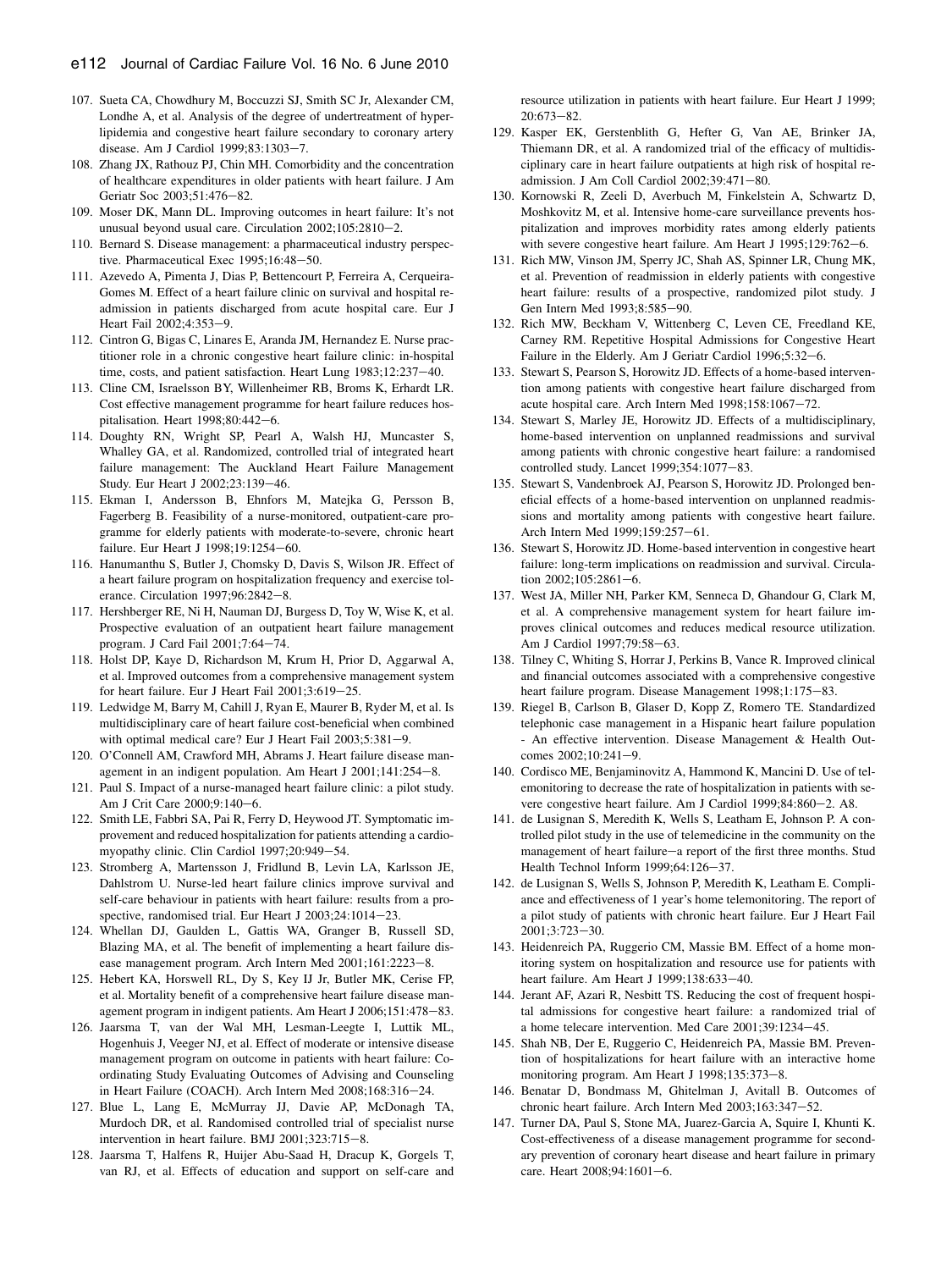- <span id="page-15-0"></span>148. Hebert PL, Sisk JE, Wang JJ, Tuzzio L, Casabianca JM, Chassin MR, et al. Cost-effectiveness of nurse-led disease management for heart failure in an ethnically diverse urban community. Ann Intern Med 2008;149:540-8.
- 149. Chan DC, Heidenreich PA, Weinstein MC, Fonarow GC. Heart failure disease management programs: a cost-effectiveness analysis. Am Heart J 2008;155:332-8.
- 150. McAlister FA, Stewart S, Ferrua S, McMurray JJ. Multidisciplinary strategies for the management of heart failure patients at high risk for admission: a systematic review of randomized trials. J Am Coll Cardiol 2004:44:810-9.
- 151. Gonseth J, Guallar-Castillon P, Banegas JR, Rodriguez-Artalejo F. The effectiveness of disease management programmes in reducing hospital re-admission in older patients with heart failure: a systematic review and meta-analysis of published reports. Eur Heart J 2004;25:  $1570 - 95$ .
- 152. Rich MW, Beckham V, Wittenberg C, Leven CL, Freedland KE, Carney RM. A multidisciplinary intervention to prevent the readmission of elderly patients with congestive heart failure. N Engl J Med 1995;333:1190-5.
- 153. Naylor MD, Brooten DA, Campbell RL, Maislin G, McCauley KM, Schwartz JS. Transitional care of older adults hospitalized with heart failure: a randomized, controlled trial. J Am Geriatr Soc 2004;52:  $675 - 84.$
- 154. Yu DS, Thompson DR, Lee DT. Disease management programmes for older people with heart failure: crucial characteristics which improve post-discharge outcomes. Eur Heart J 2006;27:596-612.
- 155. Stewart S, MacIntyre K, Hole DJ, Capewell S, McMurray JJ. More 'malignant' than cancer? Five-year survival following a first admission for heart failure. Eur J Heart Fail  $2001$ ; $3:315-22$ .
- 156. Kfoury AG, French TK, Horne BD, Rasmusson KD, Lappe DL, Rimmasch HL, et al. Incremental survival benefit with adherence to standardized heart failure core measures: a performance evaluation study of 2958 patients. J Card Fail 2008;14:95-102.
- 157. Chen JL, Sosnov J, Lessard D, Goldberg RJ. Impact of do-notresuscitation orders on quality of care performance measures in patients hospitalized with acute heart failure. Am Heart J 2008;156:  $78 - 84.$
- 158. Lee DS, Austin PC, Rouleau JL, Liu PP, Naimark D, Tu JV. Predicting mortality among patients hospitalized for heart failure: derivation and validation of a clinical model. JAMA  $2003;290:2581-7$ .
- 159. Levy WC, Mozaffarian D, Linker DT, Sutradhar SC, Anker SD, Cropp AB, et al. The Seattle Heart Failure Model: prediction of survival in heart failure. Circulation  $2006;113:1424-33$ .
- 160. Abraham WT, Fonarow GC, Albert NM, Stough WG, Gheorghiade M, Greenberg BH, et al. Predictors of in-hospital mortality in patients hospitalized for heart failure: insights from the Organized Program to Initiate Lifesaving Treatment in Hospitalized Patients with Heart Failure (OPTIMIZE-HF). J Am Coll Cardiol 2008;52:347-56.
- 161. Fonarow GC, Adams KF Jr, Abraham WT, Yancy CW, Boscardin WJ. Risk stratification for in-hospital mortality in acutely decompensated heart failure: classification and regression tree analysis. JAMA 2005;293:572-80.
- 162. O'Connor CM, Abraham WT, Albert NM, Clare R, Gattis SW, Gheorghiade M, et al. Predictors of mortality after discharge in patients hospitalized with heart failure: an analysis from the Organized Program to Initiate Lifesaving Treatment in Hospitalized Patients with Heart Failure (OPTIMIZE-HF). Am Heart J 2008;156:662-73.
- 163. Gheorghiade M, Rossi JS, Cotts W, Shin DD, Hellkamp AS, Pina IL, et al. Characterization and prognostic value of persistent hyponatremia in patients with severe heart failure in the ESCAPE Trial. Arch Intern Med 2007;167:1998-2005.
- 164. Gheorghiade M, Abraham WT, Albert NM, Gattis SW, Greenberg BH, O'Connor CM, et al. Relationship between admission serum sodium concentration and clinical outcomes in patients hospitalized for heart failure: an analysis from the OPTIMIZE-HF registry. Eur Heart J 2007;28:980-8.
- 165. Solomon SD, Wang D, Finn P, Skali H, Zornoff L, McMurray JJ, et al. Effect of candesartan on cause-specific mortality in heart failure patients: the Candesartan in Heart failure Assessment of Reduction in Mortality and morbidity (CHARM) program. Circulation 2004;110:  $2180 - 3$ .
- 166. McMurray JJ, Ostergren J, Swedberg K, Granger CB, Held P, Michelson EL, et al. Effects of candesartan in patients with chronic heart failure and reduced left-ventricular systolic function taking angiotensin-converting-enzyme inhibitors: the CHARM-Added trial. Lancet 2003;362:767-71.
- 167. MERIT-HF Investigators. Effect of metoprolol CR/XL in chronic heart failure: Metoprolol CR/XL Randomised Intervention Trial in Congestive Heart Failure (MERIT-HF). Lancet 1999;353:2001-7.
- 168. Lindenfeld J, Feldman AM, Saxon L, Boehmer J, Carson P, Ghali JK, et al. Effects of cardiac resynchronization therapy with or without a defibrillator on survival and hospitalizations in patients with New-York Heart Association class IV heart failure. Circulation 2007;115:  $204 - 12$ .
- 169. Mozaffarian D, Anker SD, Anand I, Linker DT, Sullivan MD, Cleland JG, et al. Prediction of mode of death in heart failure: the Seattle Heart Failure Model. Circulation 2007;116:392-8.
- 170. Caldwell PH, Arthur HM, Demers C. Preferences of patients with heart failure for prognosis communication. Can J Cardiol 2007;23:  $791 - 6.$
- 171. Goodlin SJ, Quill TE, Arnold RM. Communication and decisionmaking about prognosis in heart failure care. J Card Fail 2008;14:  $106 - 13$ .
- 172. Setoguchi S, Stevenson LW, Schneeweiss S. Repeated hospitalizations predict mortality in the community population with heart failure. Am Heart J 2007;154:260-6.
- 173. Solomon SD, Dobson J, Pocock S, Skali H, McMurray JJ, Granger CB, et al. Influence of nonfatal hospitalization for heart failure on subsequent mortality in patients with chronic heart failure. Circulation 2007;116:1482-7.
- 174. Elkayam U, Tasissa G, Binanay C, Stevenson LW, Gheorghiade M, Warnica JW, et al. Use and impact of inotropes and vasodilator therapy in hospitalized patients with severe heart failure. Am Heart J 2007;153:98-104.
- 175. Stevenson LW, Miller LW, Desvigne-Nickens P, Ascheim DD, Parides MK, Renlund DG, et al. Left ventricular assist device as destination for patients undergoing intravenous inotropic therapy: a subset analysis from REMATCH (Randomized Evaluation of Mechanical Assistance in Treatment of Chronic Heart Failure). Circulation 2004;110:975-81.
- 176. Allen LA, Yager JE, Funk MJ, Levy WC, Tulsky JA, Bowers MT, et al. Discordance between patient-predicted and model-predicted life expectancy among ambulatory patients with heart failure. JAMA 2008;299:2533-42.
- 177. Funk M, Hudson K. Caring for the patient with end-stage heart failure. In: Stewart S, Moser D, Thompson D, editors. Caring for the heart failure patient: a textbook for the health care professional. London: Martin Duntz; 2004. p. 189-95.
- 178. Hirth AM, Stewart MJ. Hope and social support as coping resources for adults waiting for cardiac transplantation. Can J Nurs Res 1994;  $26:31-48$ .
- 179. Albert NM, Zeller R. Depressed patients understand heart failure prognosis but not how to control it. Heart Lung 2009;38:382-91.
- 180. Apatira L, Boyd EA, Malvar G, Evans LR, Luce JM, Lo B, et al. Hope, truth, and preparing for death: perspectives of surrogate decision makers. Ann Intern Med  $2008;149:861-8$ .
- 181. Kelley AS, Mehta SS, Reid MC. Management of patients with ICDs at the end of life (EOL): a qualitative study. Am J Hosp Palliat Care 2008;25:440-6.
- 182. Sears SF, Sowell LV, Kuhl EA, Handberg EM, Kron J, Aranda JM Jr, et al. Quality of death: implantable cardioverter defibrillators and proactive care. Pacing Clin Electrophysiol 2006;29:637-42.
- 183. Krumholz HM, Phillips RS, Hamel MB, Teno JM, Bellamy P, Broste SK, et al. Resuscitation preferences among patients with